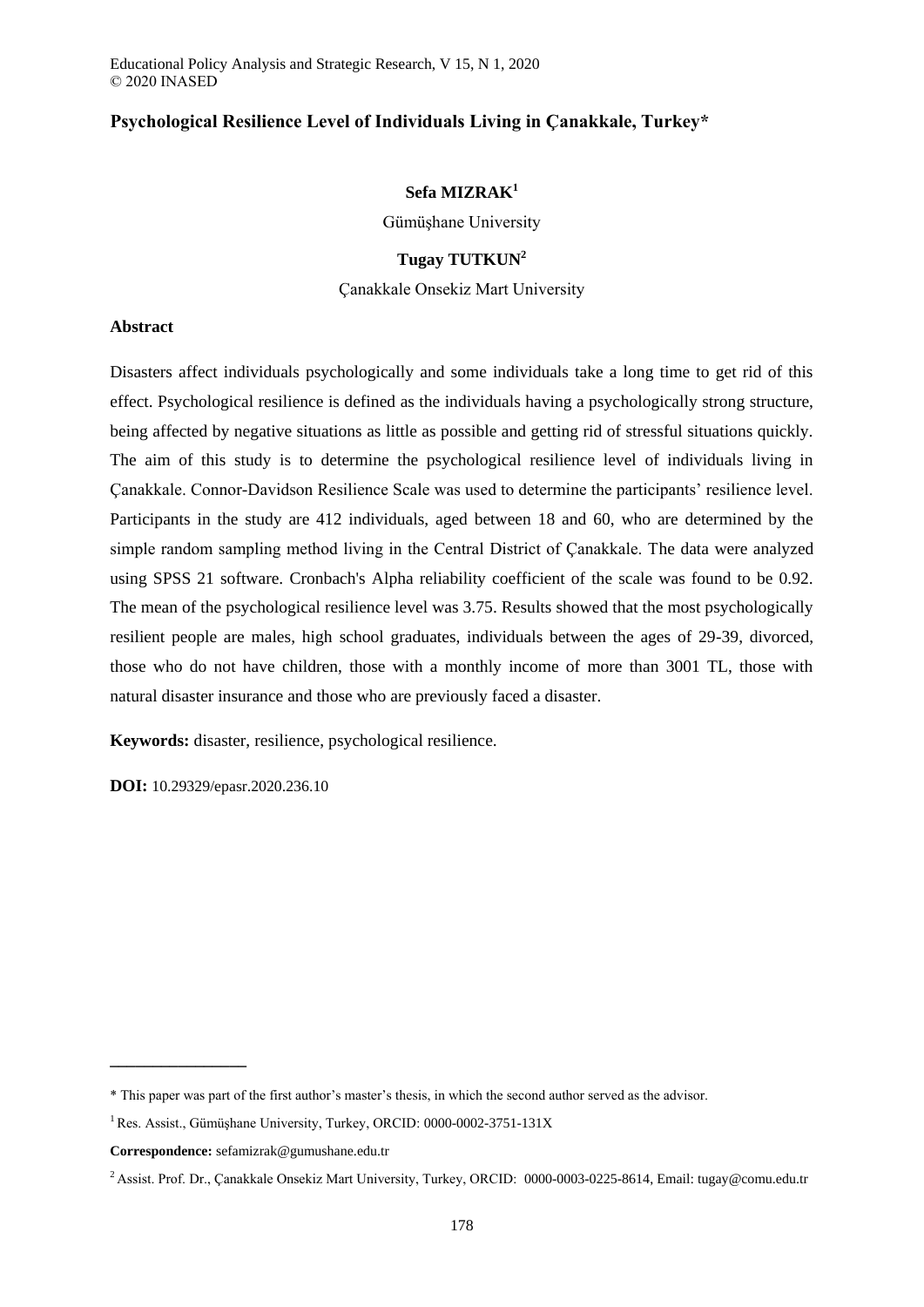### **Introduction**

Disasters occurring in the world cause more property and life losses day by day (Fahjan et al., 2015). Hewitt (1997) defines disaster as extreme and diverse destruction, the collapse of social life and security. Özmen, Gerdan and Ergünay (2015) defines disasters as "consequences of natural, technological or human origin events". The fact that these events cause material and moral damage in the environment, to deal with these events and the destruction caused are described as disasters (Hyndman & Hyndman, 2010; Yavaş, 2005). Disaster and Emergency Management Authority (AFAD), an institution working to prevent disasters and minimize disaster-related damages, plan and coordinate post-disaster response, and promote cooperation among various government agencies in Turkey states that "disaster is not an event itself, it is the result it produces" (AFAD,2014, p. 23).

About 230.000 people from 14 different countries died from the earthquake that occurred in 2004 and the tsunami triggered by it (UNISDR, 2015). With the effect of disasters, fixed assets, raw materials and inventories are damaged, emergency response, aid and infrastructure spending increases after disasters, production decreases and may even come to a halt, tax revenues decrease and investment expenditures increase in the disaster area (Pelling et al., 2002).

Disasters negatively affect the psychological state of individuals. Psychologists have observed that those with any trauma and psychological problems are more affected by disasters (Phillips, 2009). Some psychological disorders are observed in individuals after disasters. Fear, panic, depression, disbelief, guilt, sadness, sleep disturbances and anorexia are psychological disorders observed in individuals after disasters (Karancı, 2008). Since the time of the disasters is not known, people's concerns increase and female individuals with low education and income levels are more psychologically affected by disasters (Yeniçeri, 2008).

Individuals who are resilient to disasters will be less affected psychologically and emotionally, they can return to daily life in a short time after disasters and continue their social life (Bonanno, 2005; Bonanno et al., 2007). In situations that disrupt the peace of the individual and cause losses in or around themselves, they do not go far from their behavior in the normal life order. Resilient individuals get rid of negative effects caused by disasters quickly.

Psychologically resilient means characteristic aspects of individuals are strong, mentally healthy and no post-traumatic stress disorder (Dutton & Greene, 2010). Psychological resilience is to be able to get rid of stressful living conditions (Ong et al., 2006). Resilient individuals are brave, caring, hopeful, and trust their own abilities to change (Larkin, 2010). Reich (2006) explains the principles of psychological resilience to disasters as personal control, adaptation to difficult conditions and strong social relationship. Terzi (2008), on the other hand, expresses psychological resilience as a strength to recover in stressful times.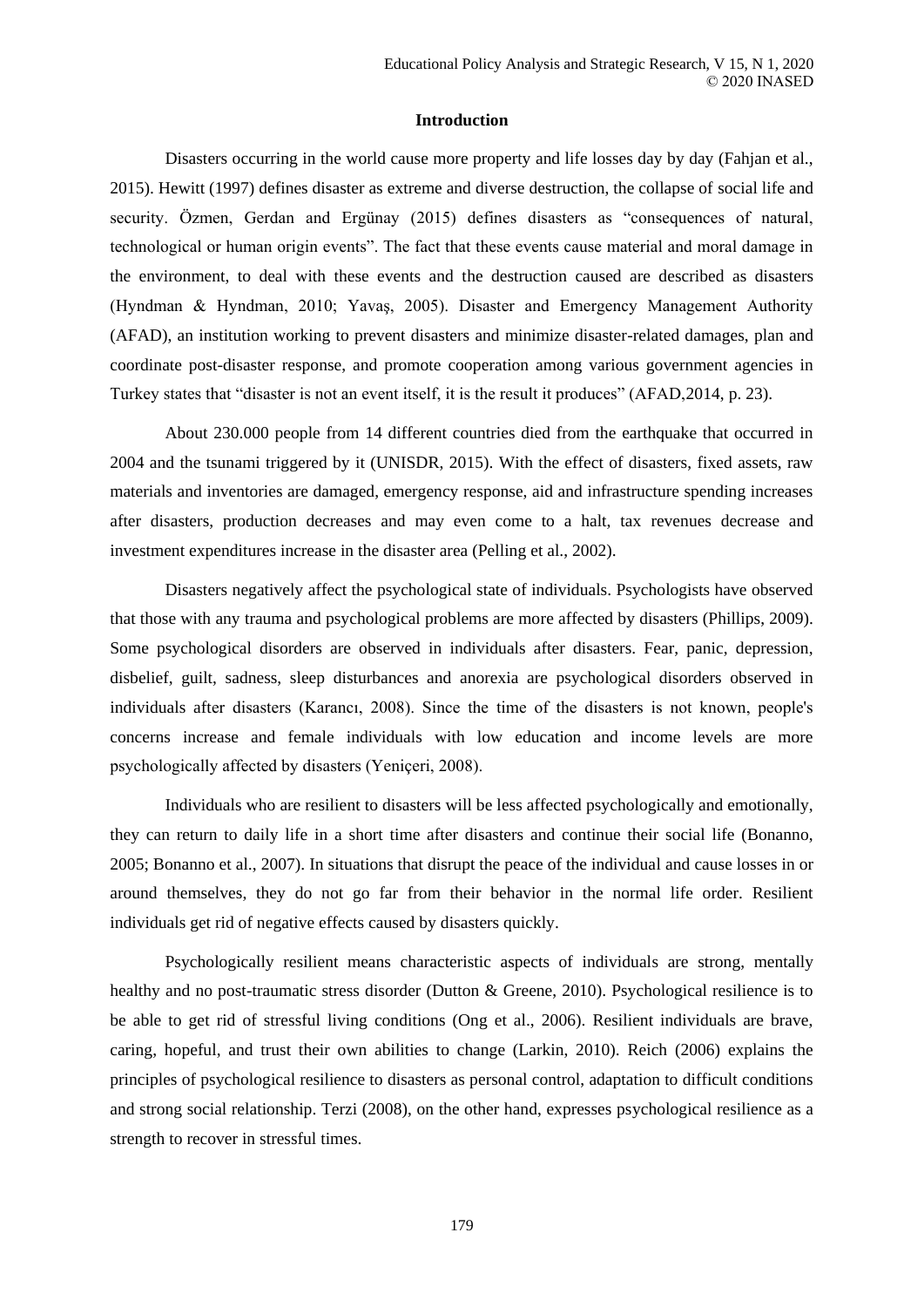Resilience is to survive difficult conditions and continue normal life. Protective factors are special abilities necessary for resilience. These abilities that individuals must have in order to be successful are health and general competencies (Dyer & McGuinness, 1996). Olsson et al. (2003) defines the characteristics that individuals should have in order to be resilient as follows;

- Constitutional resilience: Psychological, spiritual and emotional soundness.
- Sociability: Close and safe relationships with other individuals in the community.
- Intelligence: Career, success and decision making.
- Communication skills: To be able to use language well.
- Personal attributes: Coping with bad feelings, self-confidence and self-respect, selfcontrol.

Community resilience depends on the success of public institutions and organizations in disaster response at regional and national level. Forming the society, human is the most important factor in a disaster-resilient society. So that, resilience in the disaster will be determined by the intervention of people and society. Many methods are used to determine the resilience to disasters. Research is conducted on individuals, communities, households, systems, regions or countries to determine disaster resilience. Economy, education level and quality, harm reduction plans, studies and expenditures, quality of the service provided in the society, gaining experience from past disasters and using this experience, infrastructure, quality of management, quality of the physical environment experienced by the society are among the variables used in determining the resistance against disasters (Cutter et al., 2008; Cutter, 2016). There are also studies aiming to define and assess resilience to a specific situation in the literature. Such as; women whose husbands are dead (O'Rourke, 2004), individuals after the terrorist attack (Bonanno et al., 2007), women over 60 years old living in the nursing home (Lamond et al., 2009), soldiers returning from war (Pietrzak, 2009), resilience of students (Haddadi & Besharat, 2010), earthquake survivors (Karaırmak, 2010) and academic staff (Ülker Tümlü & Recepoğlu, 2013).

Within this context, the main purpose of this study is to investigate the psychological resilience level of individuals against disasters. To help meet this purpose, research questions addressed in the study were: (1) what is the psychological resilience level of individuals against disasters? (2) do psychological resilience level of individuals against disasters differ by gender, educational status, age group, marital status, number of children owned, monthly income, status of being experienced a disaster, status of having a natural disaster insurance, status of having a chronic disease, status of having household emergency plan, status of enrollment in an organization to volunteer in a disaster situation, status of living (with family, with housemate and alone) and status of taking disaster education. The data and the results obtained from this study are expected to contribute to the psychological resilience studies against disasters.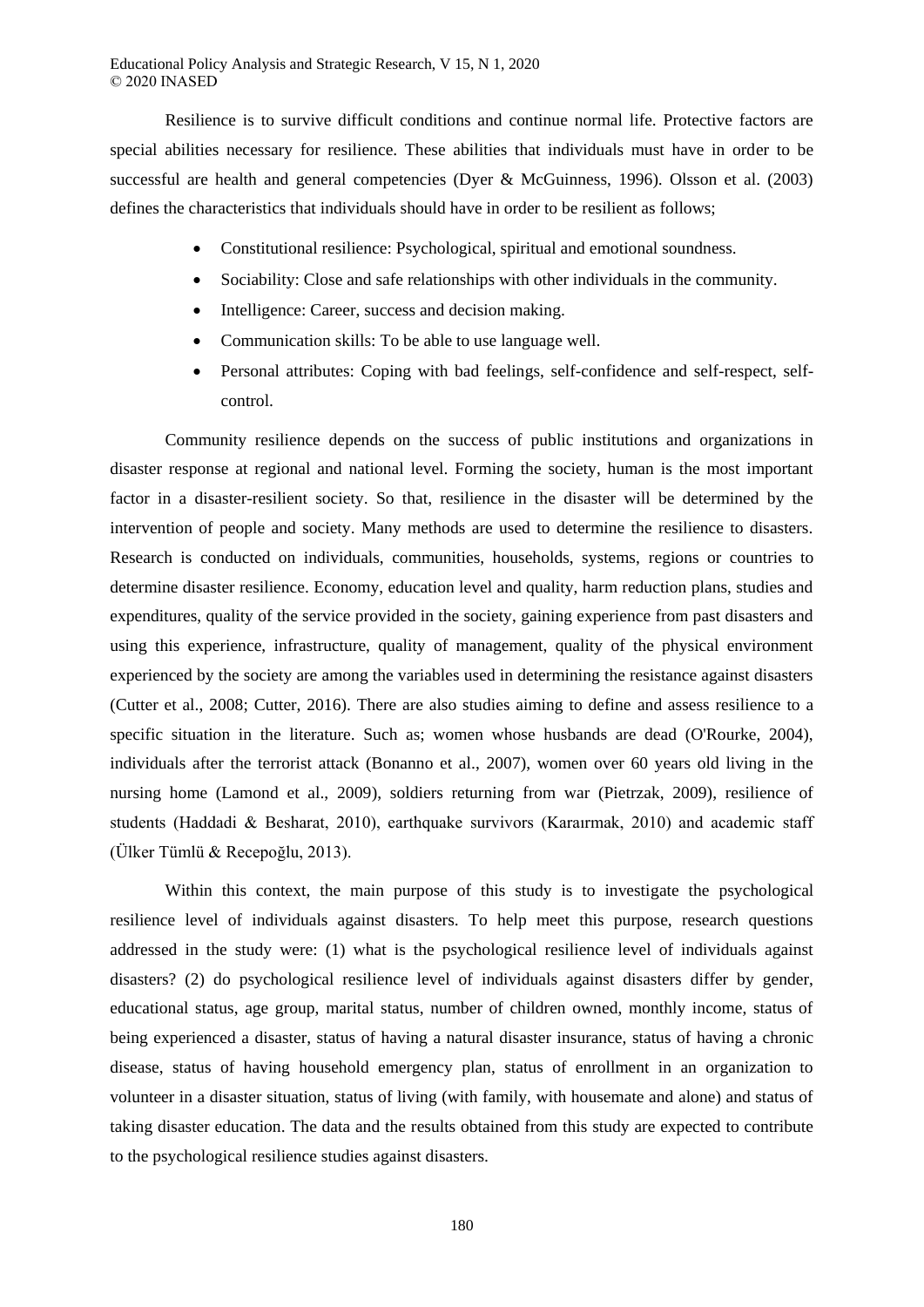# **Method**

In this section, research design, population and sample, data collection tools, data collection and data analysis processes are explained.

## **Research Design**

In this quantitative study, descriptive and casual-comparative research designs with survey method were used to identify the situation and possible cause and effect relationship between variables.

# **Population and Sample**

The population of this research is individuals between the ages of 18 and 60 who live in the central district of Çanakkale which is a high-risk disaster area. Random sampling method was used since it is not possible to reach the entire population. The simple random sampling method is the sampling in which the individuals who make up the population are completely equal and random by chance to enter the sample (Yazıcıoğlu & Erdoğan, 2007). Çanakkale province central district population was reported as 122.613 in 2016 (Çanakkale Valiliği İl Planlama ve Koordinasyon Müdürlüğü [Çanakkale Governorate Provincial Planning and Coordination Directorate], 2017). In order to ensure a 95% confidence interval in the populations over 100.000, the number of sample must be more than 384 (Can, 2014). Thus, 422 people were reached randomly, but 10 of 422 forms were not included in the study due to missing answers and the study was conducted with data collected from 412 people.

| Variable                | Groups                 | $\mathbf f$ | $\%$ |
|-------------------------|------------------------|-------------|------|
| Gender                  | Male                   | 197         | 47.8 |
|                         | Female                 | 208         | 50.5 |
| <b>Education Status</b> | Literate               | 6           | 1.5  |
|                         | Primary School         | 28          | 6.8  |
|                         | Elementary / K-8       | 32          | 7.8  |
|                         | High School / K-12     | 73          | 17.7 |
|                         | Pre-undergraduate      | 63          | 15.3 |
|                         | Undergraduate or above | 201         | 48.8 |
| Age                     | 18-28                  | 206         | 50   |
|                         | 29-39                  | 96          | 23.3 |
|                         | $40 - 50$              | 80          | 19.4 |
|                         | 51-60                  | 24          | 5.8  |
| <b>Marital Status</b>   | Married                | 167         | 40.5 |
|                         | Single                 | 222         | 53.9 |
|                         | Divorced               | 17          | 4.1  |
|                         | Widowed                | 5           | 1.2  |
| Number of Children      | None                   | 242         | 58.7 |
|                         | $1-3$                  | 149         | 36.2 |
|                         | 4 or more              | 14          | 3.4  |
| Monthly income          | Less than 500 TL       | 80          | 19.4 |
|                         | 501-1000 TL            | 61          | 14.8 |
|                         | 1001-3000 TL           | 191         | 46.4 |

| Table 1. Demographics of the Participants |  |  |  |
|-------------------------------------------|--|--|--|
|-------------------------------------------|--|--|--|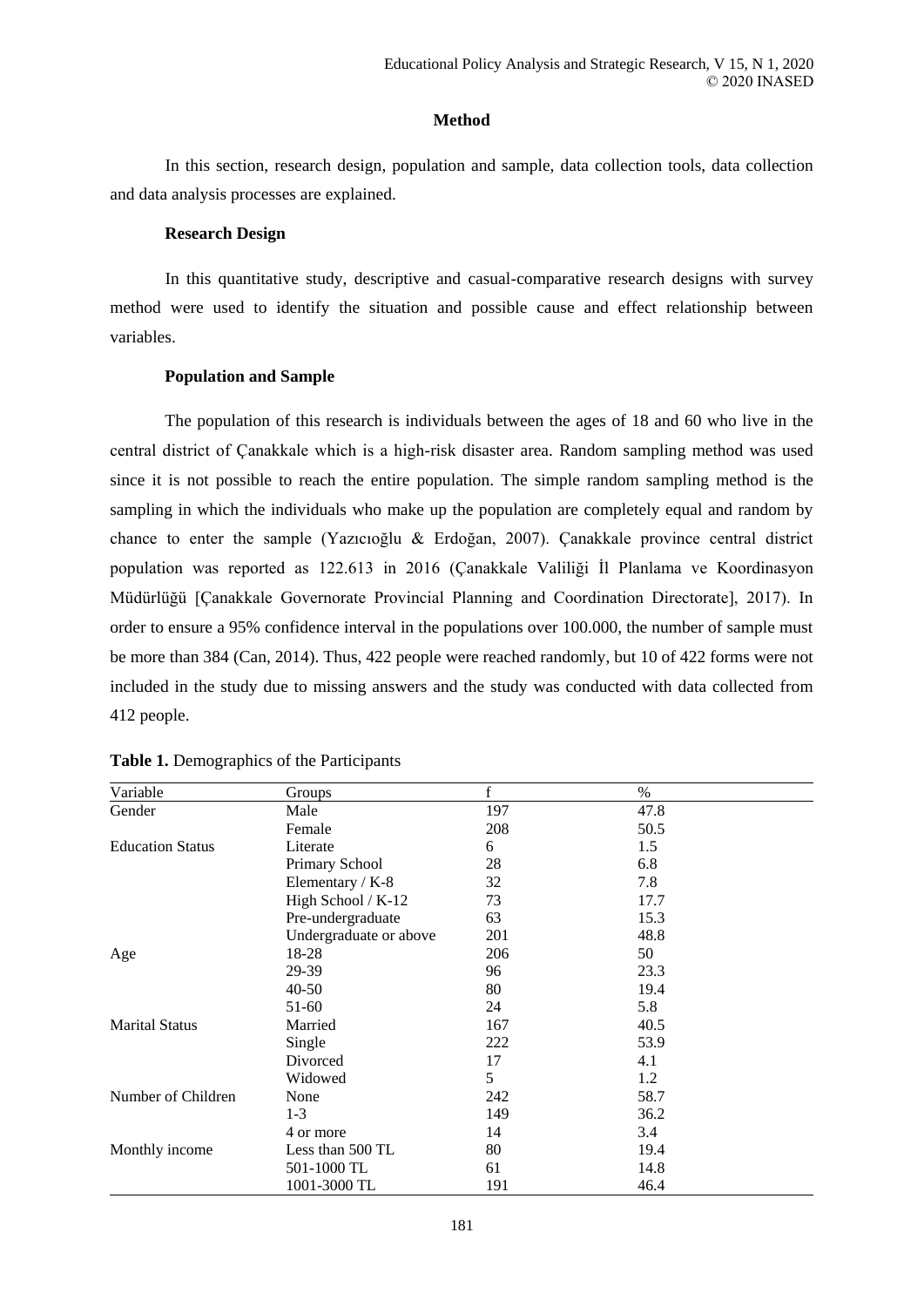| ∩∩<br>MU.<br>ная<br>11 J J<br>⊥⊥<br>. | ບບ | $\cdot$<br>____ |  |
|---------------------------------------|----|-----------------|--|

According to Table 1, 50.5% of the participants are female and 47.8% of them are male. The remaining 1.7% did not specify their gender. Considering the educational status, undergraduate or above degree graduates are the largest group (48.8%) and literates are the smallest (1.5%). 50% of the participants were between 18-28 ages, 23.3% were between 29-39 ages 19.4% were between 40-50 ages and 5.8% were between 51-60 ages. According to marital status, the group with the highest proportion is singles (53.9%) and the group with the lowest proportion is widows (1.2%). While the group without children has the highest proportion (58.7%), the group with the lowest proportion is the group with 4 or more children (3.4%). Considering the monthly income, the group with the highest proportion is those have monthly income between 1001-3000 Turkish Liras (TL) (46.4%) and with the least proportion is the group those have monthly income between 501-1000 TL (14.8%).

### **Data Collection Tools**

The form used as a data collection tool consists of two parts; personal information form and Connor-Davidson Resilience Scale (CD-RISC) developed by Connor and Davidson (2003).

The personal information form consists of 13 items aimed at determining the participants' gender, educational status, age, marital status, number of children, monthly income, status of being experienced a disaster, status of having a natural disaster insurance, status of having a chronic disease, status of having a household emergency plan, status of enrollment in an organization to volunteer in case of a disaster, status of living with housemates or living alone and status of taken any in-service education about disaster.

The Connor-Davidson Resilience Scale (CD-RISC), on the other hand, consists of 25 items that measure with the Likert-type 5-point scale developed by Connor and Davidson (2003) to determine the psychological resilience level of individuals. Scale items are rated as (1) disagree, (2) partially disagree, (3) not sure, (4) agree, (5) strongly agree. The reliability coefficient, Cronbach's Alfa, of the original English version of the CD-RISC scale was reported as 0.89 (Connor & Davidson, 2003) and 0.89 for the Turkish version of the scale (Karaırmak, 2010). The reliability coefficient obtained in this study is Cronbach's Alfa and 0.92. So that the Turkish version of the CD-RISC scale is considered as a valid and reliable measure of resilience.

# **Data Collection**

In this study data collected through a self-administered questionnaire distributed personally to the participants by the researcher in February and March 2016.

### **Data Analysis**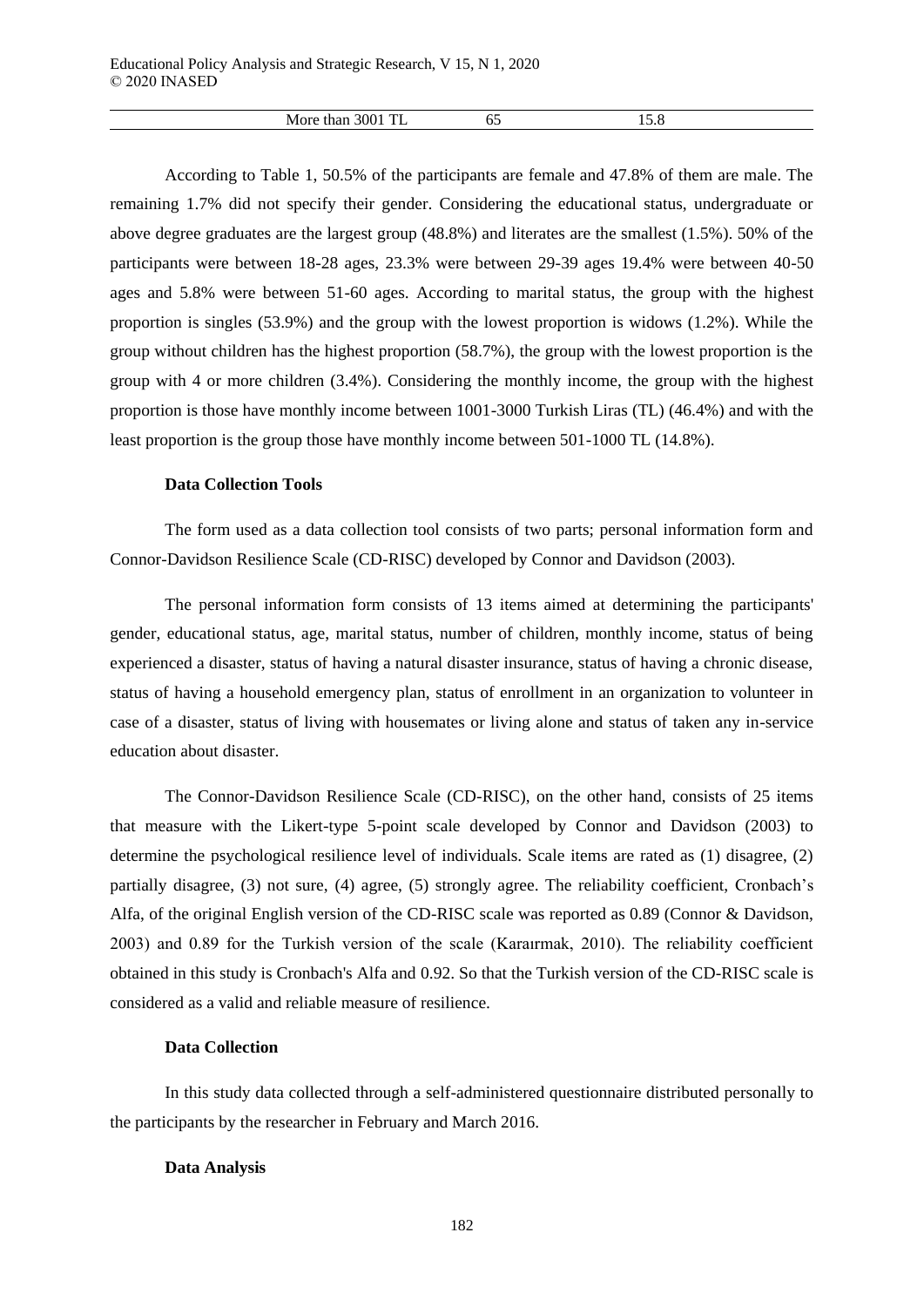"Statistical Package for the Social Sciences (SPSS) 21 for Windows" software was used to analyze the data. 0.05 was used as the significance level. The compliance of the data to normal distribution was checked with the Kolmogorov-Smirnov test. Comparing the means of two groups, Independent Samples T-Test was conducted if data were normally distributed and Mann-Whitney U Test was conducted if data were not normally distributed. When comparing the means of more than two groups, One-Way Analysis of Variance (ANOVA) was conducted if data were normally distributed and, and Kruskal-Wallis Test was conducted if data were not normally distributed. Thus, Independent Samples T-Test was conducted to compare psychological resilience level by gender and ANOVA was conducted when comparing the psychological resilience level by age groups. Apart from these, "Mann-Whitney U Test" was conducted when comparing the means of two groups and Kruskal-Wallis Test was conducted when comparing the means of more than two groups.

### **Findings**

In this section, the findings of the research are presented in tables and explained together with the results of the analysis in line with the research questions.

| Items                                                  | $\mathbf f$ | Mean | <b>SD</b> |
|--------------------------------------------------------|-------------|------|-----------|
| 1. I am able to adapt to change                        | 410         | 3.78 | 1.052     |
| 2. I have close and secure relationships               | 410         | 3.93 | .943      |
| 3. I believe that sometimes fate or God help me        | 411         | 4.04 | 1.108     |
| 4. I can deal with whatever comes my way               | 410         | 3.96 | .970      |
| 5. Pass success gives me confidence for new challenges | 412         | 3.93 | 1.002     |
| 6. I see the humorous side of things                   | 409         | 3.76 | 1.059     |
| 7. I believe coping with stress strengthens me         | 411         | 3.55 | 1.113     |
| 8. I tend to bounce back after illness or hardships    | 408         | 3.32 | 1.193     |
| 9. I believe things happen for a reason                | 411         | 3.91 | 1.098     |
| 10. I give my best effort no matter what               | 410         | 3.90 | 1.042     |
| 11. I believe I can achieve my goals                   | 407         | 3.98 | .954      |
| 12. When thing look hopeless, I don't give up          | 411         | 3.73 | 1.034     |
| 13. I know where to turn for help                      | 410         | 3.62 | 1.093     |
| 14. Under pressure, I can focus and think clearly      | 409         | 3.36 | 1.161     |
| 15. I prefer to take the leading in problem solving    | 405         | 3.43 | 1.266     |
| 16. I am not easily discouraged by failure             | 410         | 3.56 | 1.122     |
| 17. I think of myself as a strong person               | 407         | 3.82 | 1.073     |
| 18. I make unpopular or difficult decisions            | 411         | 3.57 | 1.161     |
| 19. I can handle unpleasant feelings                   | 412         | 3.62 | 1.086     |
| 20. I have to act on a hunch                           | 412         | 3.33 | 1.205     |
| 21. I have a strong sense of purpose                   | 410         | 3.97 | .965      |
| 22. I am in control of my life                         | 409         | 3.68 | 1.112     |
| 23. I like challenges                                  | 410         | 3.59 | 1.210     |
| 24. I work to attain my goals                          | 408         | 4.19 | .912      |
| 25. I take pride in my achievements                    | 408         | 4.32 | .918      |
| <b>TOTAL</b>                                           | 412         | 3.75 | .642      |

|  | Table 2. Psychological Resilience Level of Participants |  |  |  |
|--|---------------------------------------------------------|--|--|--|
|--|---------------------------------------------------------|--|--|--|

Table 2 illustrates the descriptive statistics of items of the CD-RISC scale. The item with the highest average is "I take pride in my achievements" ( $M = 4.32$ , SD = 0.918) and the item with the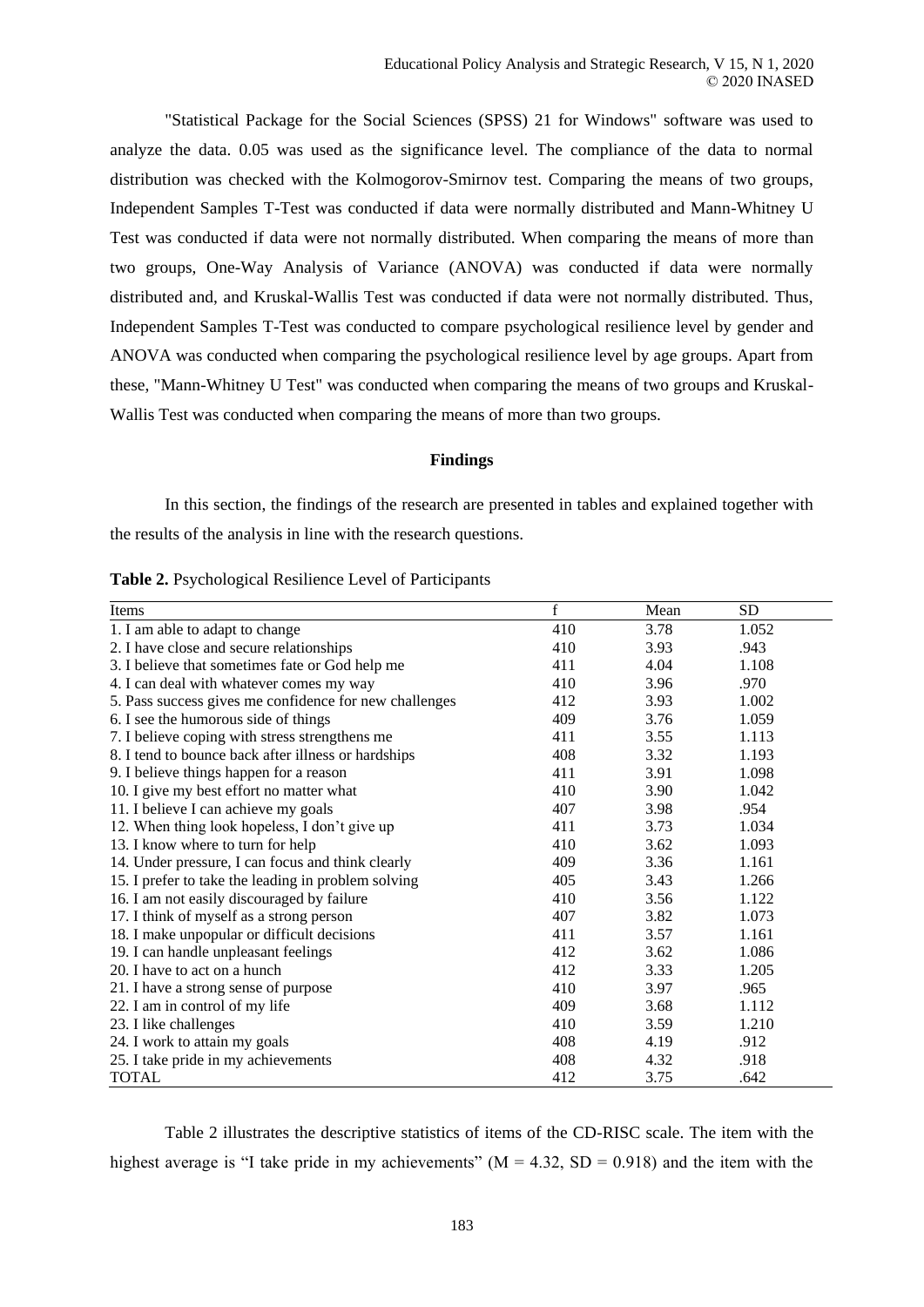lowest average is "I tend to bounce back after illness or hardships" ( $M = 3.32$ , SD = 1.193). The overall average of the scale is 3.75.

| Groups |     | Mean   | SD  | df  |      |  |      |
|--------|-----|--------|-----|-----|------|--|------|
| Male   | ٥7  | 3.7933 | .62 | 403 | .412 |  | .159 |
| Female | 208 | 3.7036 | .65 |     |      |  |      |

**Table 3.** Comparison of Psychological Resilience Level by Gender

Table 3 illustrates the Independent Samples T-Test results conducted to compare psychological resilience level of the participants by gender. There was not a significant difference in the psychological resilience level of male ( $M = 3.79$ ,  $SD = 0.62$ ) and female participants ( $M = 3.70$ ,  $SD = 0.65$ ; t (403) = 1.412, p = 0.159).

**Table 4.** Comparison of Psychological Resilience Level by Education Status

| Groups                 |     | Mean Rank | df | н     | D    |  |
|------------------------|-----|-----------|----|-------|------|--|
| Literate               | 6   | 168.50    |    |       |      |  |
| Primary School         | 28  | 161.13    |    |       |      |  |
| Elementary / $K-8$     | 32  | 165.48    |    |       |      |  |
| High School / K-12     | 73  | 216.91    |    | 10.05 | .074 |  |
| Pre-undergraduate      | 63  | 193.41    |    |       |      |  |
| Undergraduate or above | 201 | 211.78    |    |       |      |  |

Table 4 illustrates the Kruskal-Wallis Test results conducted to compare psychological resilience level of the participants by education status. The Kruskal-Wallis Test showed that there was not a statistically significant difference in psychological resilience level between the different education status (H = 10.05, df = 5, p = 0.074), with a mean rank resilience level of 168.5 for literates, 161.13 for primary school graduates, 165.48 for elementary school graduates, 216.91 for high school graduates, 193.41 for pre-undergraduate graduates and 211.78 for undergraduate or above level graduates.

**Table 5.** Comparison of Psychological Resilience Level by Age

|                | Sum of Squares | ai  | Mean Squares |              |  |
|----------------|----------------|-----|--------------|--------------|--|
| Between Groups | .240           |     | .413         |              |  |
| Within Groups  | 164.658        | 402 | .410         | .009<br>.388 |  |
| Total          | 165.898        | 405 |              |              |  |

Table 5 illustrates the one-way ANOVA results conducted to compare psychological resilience level of the participants by age groups. There was not a statistically significant difference between groups as determined by one-way ANOVA (F  $(3-402) = 1.009$ , p = 0.388). Psychological resilience level of age groups from highest to lowest is as follows; 29-39 years ( $M = 3.80$ ,  $SD = 0.56$ ), 18-28 years (M = 3.76, SD = 0.61), 40-50 years (M = 3.67, SD = 0.74) and 51-60 years (M = 3.60, SD  $= 0.69$ ).

# **Table 6.** Comparison of Psychological Resilience Level by Marital Status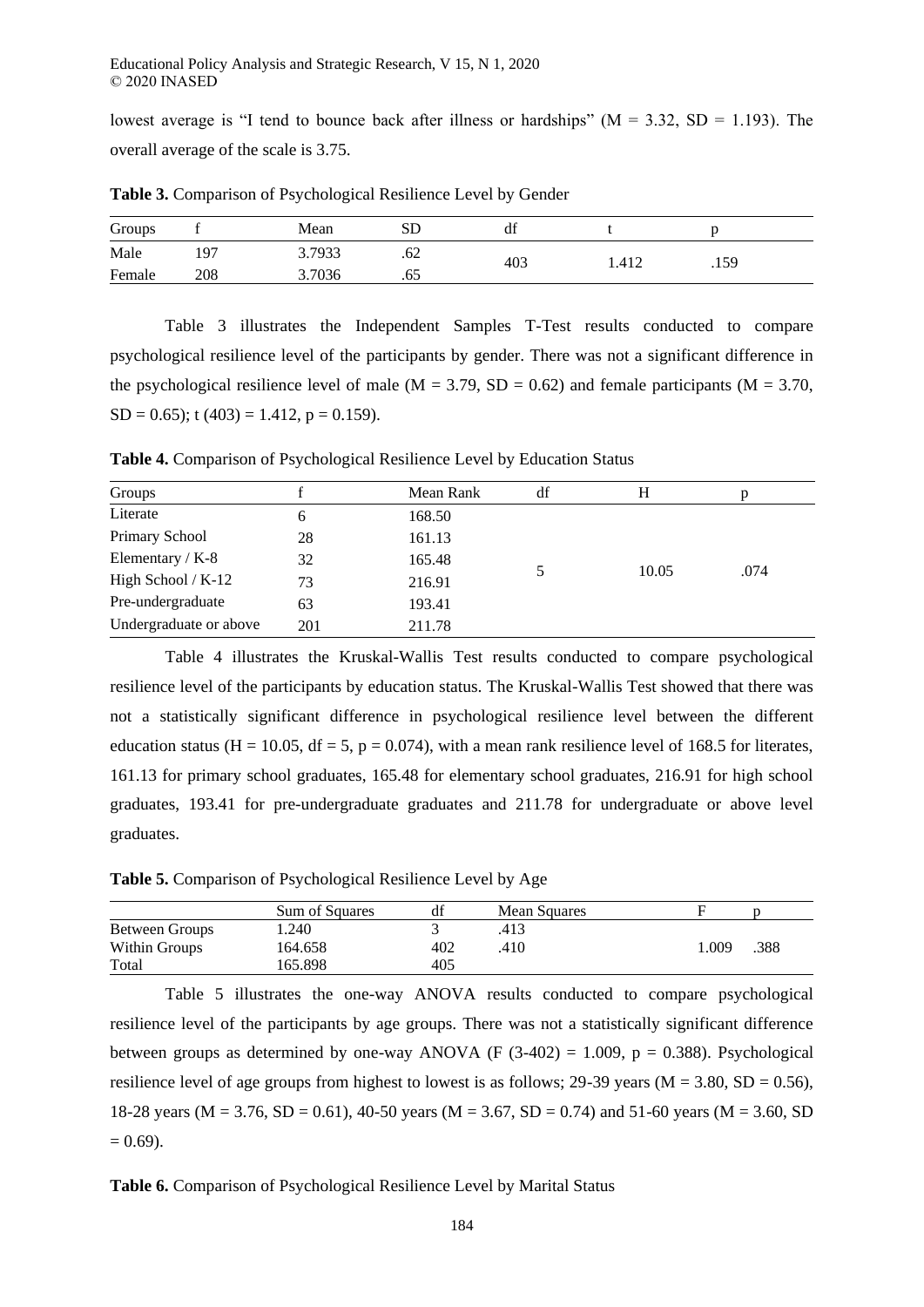| Groups             |            | Mean Rank        | df |        |      | Significant<br>difference |
|--------------------|------------|------------------|----|--------|------|---------------------------|
| Married            | 167<br>222 | 189.28<br>215.72 |    |        |      | $1-2$                     |
| Single<br>Divorced |            | 265.06           |    | 10.945 | .012 | 1-3                       |
| Widowed            |            | 131.9            |    |        |      | 3-4                       |

1: Married, 2: Single, 3: Divorced, 4: Widowed

Table 6 illustrates the Kruskal-Wallis Test results conducted to compare psychological resilience level of the participants by marital status. The Kruskal-Wallis Test showed that there was a statistically significant difference in psychological resilience level between the different marital status  $(H = 10.945, df = 3, p = 0.012)$ , with a mean rank resilience level of 189.28 for married participants, 215.72 for singles, 265.06 for divorced participants and 131.9 for widowed participants. Bilateral comparisons made with the Mann-Whitney U test showed significance differences between, marriedsingle (U = 16148.5, p = 0.030, z = -2.176), married-divorced (U = 909.00, p = 0.015, z = -2.441) and divorced-widowed (U = 15.00,  $p = 0.031$ ,  $z = -2.155$ ). These results showed that the level of psychological resilience level of divorced people is higher than the others while the level of psychological resilience level of widows is lower than the others.

**Table 7.** Comparison of Psychological Resilience Level by Number of Children

| Groups    |     | Mean Rank | df |       |      |
|-----------|-----|-----------|----|-------|------|
| None      | 242 | 209.81    |    |       |      |
| $1 - 3$   | 149 | 193.68    | -  | 2.114 | .347 |
| 4 or more |     | 184.5     |    |       |      |

Table 7 illustrates the Kruskal-Wallis Test results conducted to compare psychological resilience level of the participants by number of children. The Kruskal-Wallis Test showed that there was not a statistically significant difference in psychological resilience level between the individuals with different number of children (H = 2.114, df = 2, p = 0.347), with a mean rank resilience level of 209.81 for the participants without children, 193.68 for the participants with 1 to 3 children and 184.5 for the participants with 4 or more children.

| Groups            |     | Mean Rank | df |        |      | Significant<br>difference |
|-------------------|-----|-----------|----|--------|------|---------------------------|
| Less than 500 TL  | 80  | 168.19    |    |        |      |                           |
| 501-1000 TL       | 61  | 210.43    |    |        | .016 | $1 - 2$                   |
| 1001-3000 TL      | 191 | 198.69    |    | 10.275 |      | $1-3$<br>1-4              |
| More than 3001 TL | 65  | 227.1     |    |        |      |                           |

**Table 8.** Comparison of Psychological Resilience Level by Monthly Income

1: Less than 500 TL, 2: 501-1000 TL, 3: 1001-3000 TL, 4: More than 3001 TL.

Table 8 illustrates the Kruskal-Wallis Test results conducted to compare psychological resilience level of the participants by monthly income. The Kruskal-Wallis Test showed that there was a statistically significant difference in psychological resilience level between the individuals with different monthly incomes (H = 10.275, df = 3, p = 0.016), with a mean rank resilience level of 168.19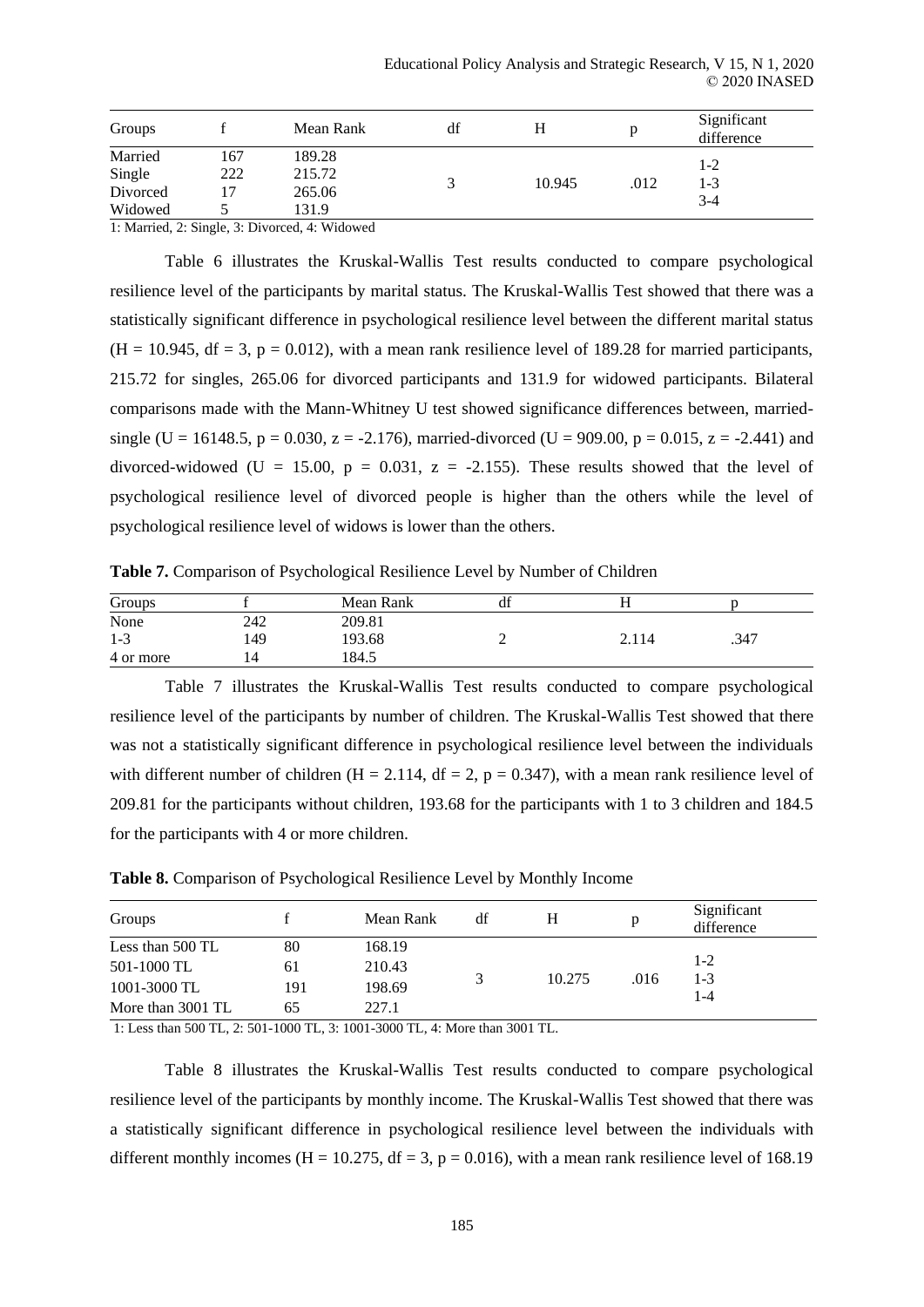for the participants with less than 500 TL monthly income, 210.43 for the participants between 501- 1000 TL income, 198.69 for the participants between 1001-3000 TL income, and 227.1 for the participants more than 3001 TL income. Bilateral comparisons made with the Mann-Whitney U test showed significance differences between the participants with less than 500 TL and 501-1000 TL income (U = 1923.5, p = 0.032, z = -2.150), participants with less than 500 TL and more than 3001 TL income (U = 6466.0, p = 0.046, z = -1.995), and participants with less than 500 TL and 1001-3000 TL income (U = 1826.0,  $p = 0.002$ ,  $z = -3.078$ ). These results showed that the level of psychological resilience level of low income group (less than 500 TL) differs from the other 3 groups.

**Table 9.** Comparison of Psychological Resilience Level by the Status of Being Experienced a Disaster

| Groups         |     | Mean Rank | Sum of Ranks |         |  |            |
|----------------|-----|-----------|--------------|---------|--|------------|
| Yes            | 140 | 210.34    | 29447        | 18223.0 |  | ここつ<br>ے ب |
| N <sub>o</sub> | 270 | 202.99    | 54808        |         |  |            |

Table 9 illustrates the Mann-Whitney U test results conducted to compare psychological resilience level of the participants by the status of being experienced a disaster. From the Table 9, it can be concluded that psychological resilience level of the participants who have faced a disaster was not significantly different than the participants who have not faced a disaster (U = 18223.0,  $p = 0.552$ ).

**Table 10.** Comparison of Psychological Resilience Level by the Status of Having Natural Disaster Insurance

| Groups         |     | Mean Rank | u |       |      |  |
|----------------|-----|-----------|---|-------|------|--|
| Yes            | 10  | 223.15    |   |       |      |  |
| N <sub>o</sub> | 228 | 198.23    |   | 3.831 | .147 |  |
| Not sure       | 62  | 196.37    |   |       |      |  |

Table 10 illustrates the Kruskal-Wallis Test results conducted to compare psychological resilience level of the participants by the status of having natural disaster insurance. The Kruskal-Wallis Test showed that there was not a statistically significant difference in psychological resilience level between the three groups; individuals who have a natural disaster insurance, who have not and who were not sure whether they have a natural disaster insurance or not  $(H = 3.831, df = 2, p = 0.147)$ .

**Table 11.** Comparison of Psychological Resilience Level by the Status of Having a Chronic Disease

| Groups         |     | Mean Rank           | Sum of Ranks |         |      |  |
|----------------|-----|---------------------|--------------|---------|------|--|
| Yes            | 42  | 170.72<br>ر ، ، ، ب | 7254.5       | UJJ 1.J |      |  |
| N <sub>0</sub> | 366 | 208.15              | 76181.       |         | .065 |  |

Table 11 illustrates the Mann-Whitney U test results conducted to compare psychological resilience level of the participants by the status of having a chronic disease. The Mann-Whitney U test showed that there was not a statistically significant difference in psychological resilience level between the those with and without chronic disease (U = 6351.5, p = 0.065, z = -1,844).

**Table 12.** Comparison of Psychological Resilience Level by the Status of having Household Emergency Plan

|  | $\sim$<br>т |  | 0.521<br><b>WILE</b><br>. | .<br>3 U<br>1N. |  |  |  |
|--|-------------|--|---------------------------|-----------------|--|--|--|
|--|-------------|--|---------------------------|-----------------|--|--|--|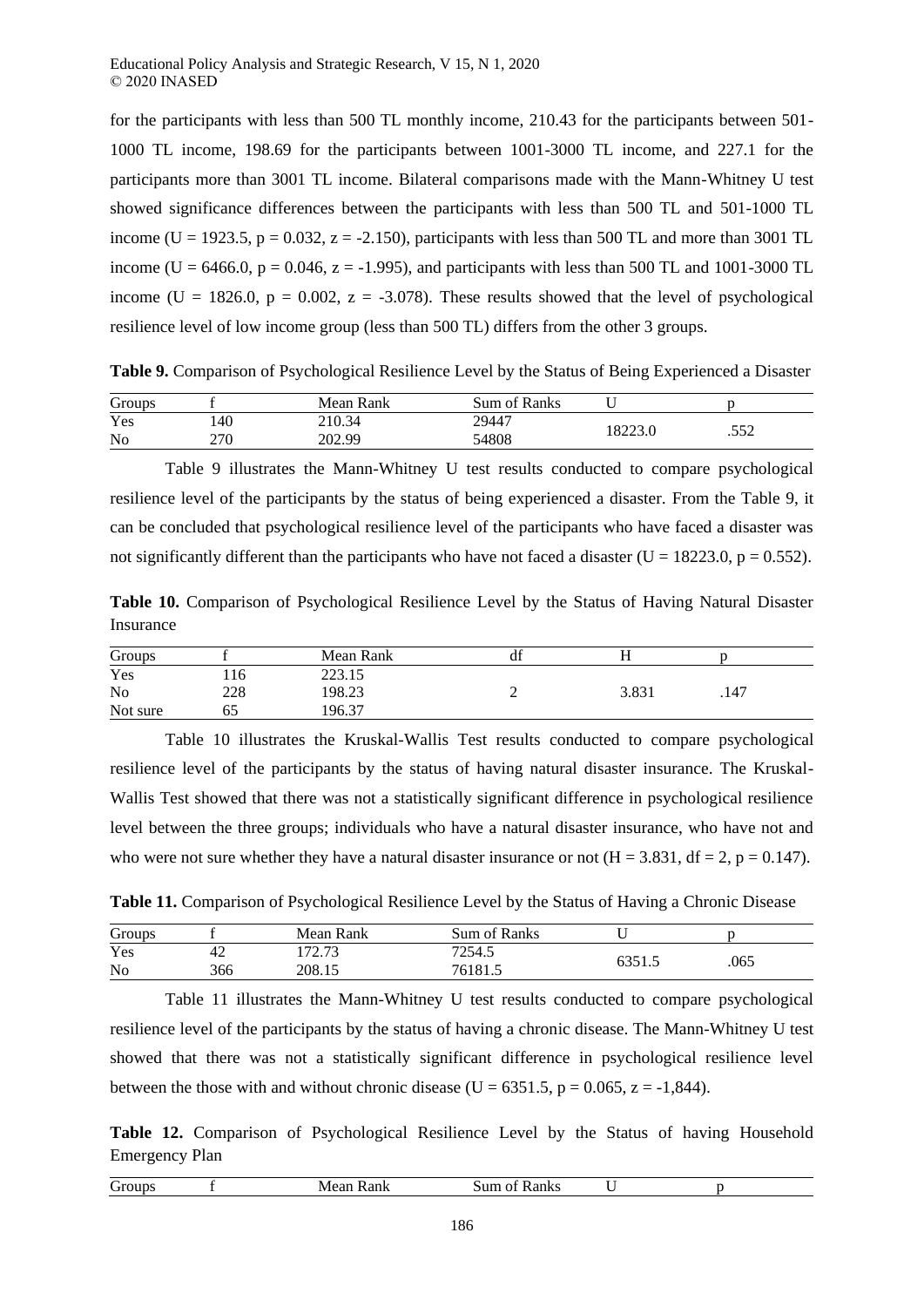| Yes |       | 250.04<br>____               | $\sim$ $\sim$ $\sim$ $\sim$<br><br>--<br>$\sim$ |   |      |
|-----|-------|------------------------------|-------------------------------------------------|---|------|
| No  | ر د ر | $\sim$<br>$\Omega$<br>$\sim$ | 101                                             | . | .000 |

Table 12 illustrates the Mann-Whitney U test results conducted to compare psychological resilience level of the participants by the status of having household emergency plan. The Mann-Whitney U test showed that there was a statistically significant difference in psychological resilience level between the participants with and without household emergency plan ( $U = 10731.5$ , p = 0.000, z  $= -4.180$ ). Those who have a household emergency plan have a higher level of psychological resilience.

**Table 13.** Comparison of Psychological Resilience Level by the Status of Enrollment in an Organization to Volunteer in a Disaster Situation

| Groups         |     | Mean Rank | Sum of Ranks |        |      |
|----------------|-----|-----------|--------------|--------|------|
| Yes            |     | 259.67    | 1166         | 5647.0 |      |
| N <sub>o</sub> | 369 | 200.3     | 73912        |        | .002 |

Table 13 illustrates the Mann-Whitney U test results conducted to compare psychological resilience level of the participants by the status of enrollment in an organization to volunteer in a disaster situation. The Mann-Whitney U test showed that there was a statistically significant difference in psychological resilience level between the participants who were enrolled and not enrolled in an organization to volunteer in a disaster situation (U = 5647.0,  $p = 0.002$ ,  $z = -3.095$ ). Those who enrolled in an organization to volunteer in a disaster situation have a higher level of psychological resilience.

**Table 14.** Comparison of Psychological Resilience Level by the Status of Living with Family, Housemate and Alone

| Groups         |          | Mean Rank | df |       |      |
|----------------|----------|-----------|----|-------|------|
| With Family    | דרר<br>∠ | 195.88    |    |       |      |
| With Housemate | 70       | 220.37    |    | 6.001 | .050 |
| Alone          | 54       | 233.1     |    |       |      |

Table 14 illustrates the Kruskal-Wallis Test results conducted to compare psychological resilience level of the participants by the status of living. The Kruskal-Wallis Test showed that there was not a statistically significant difference in psychological resilience level between the three groups; individuals who lives with their family, who lives with housemates and who lives alone  $(H = 6.001, df)$  $= 2$ ,  $p = 0.050$ ).

**Table 15.** Comparison of Psychological Resilience Level by the Status of Taking Disaster Education

| Groups         |     | Mean Rank | Sum of Ranks |         |  |      |
|----------------|-----|-----------|--------------|---------|--|------|
| Yes            | 198 | 223.62    | 44276.5      | 14826.5 |  | .000 |
| N <sub>0</sub> | 199 | 74.51     | 34726.5      |         |  |      |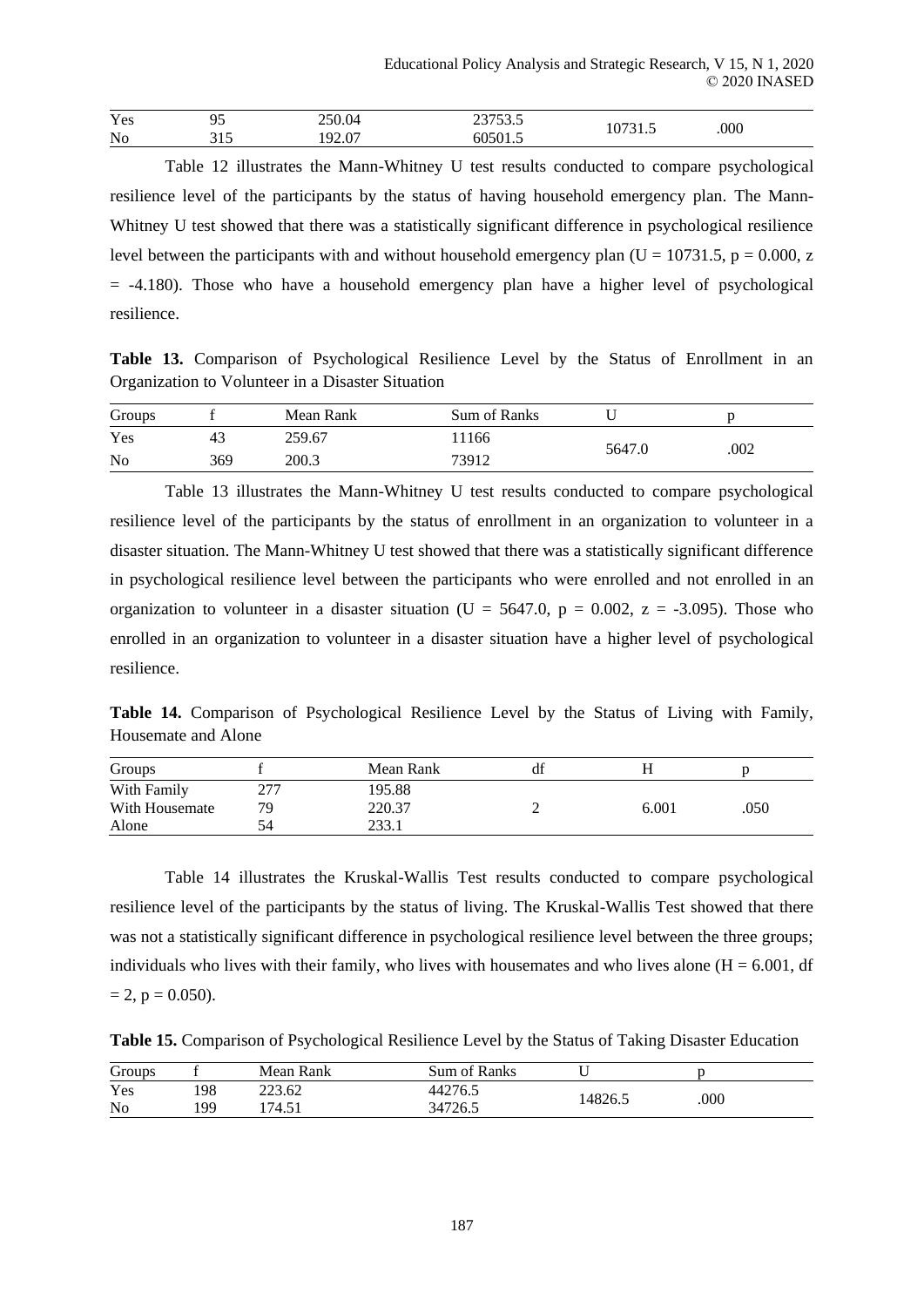Educational Policy Analysis and Strategic Research, V 15, N 1, 2020 © 2020 INASED

Table 15 illustrates the Mann-Whitney U test results conducted to compare psychological resilience level of the participants by the status of taking a disaster education. The Mann-Whitney U test showed that there was a statistically significant difference in psychological resilience level between the participants who have taken a disaster education and who have not (U = 14826.5, p = 0.000,  $z = -4.265$ ). Those who took a disaster education have a higher level of psychological resilience.

#### **Discussion, Conclusion and Suggestions**

In this study, no significant difference on psychological resilience level was found between genders. Similarly, in a study conducted on academic staff, it was found that the level of psychological resilience does not show a statistically significant difference according to gender, but the level of psychological resilience of females were higher than the males (Ülker Tümlü & Recepoğlu, 2013). In another study conducted on individuals who have experienced the 1999 Marmara earthquakes, it was found that the level of psychological resilience does not show a statistically significant difference compared to gender, but the level of psychological resilience of females is higher (Karairmak  $\&$ Güloğlu, 2014). Differently, in the study conducted on students between the ages of 13-17 after the earthquake in China, a statistically significant difference on psychological resilience levels of male and female students and the level of psychological resilience of males was higher than females (Yu et al., 2011). According to the study conducted on individuals aged 20 and over, males are more psychologically resilient (Ni et al., 2016). In another a study conducted on the general population in Australia, males were found to be more resilient (Liu et al., 2015). In general, it is stated in the literature that psychological resilience differs according to gender. In order to better evaluate psychological resilience in relation to gender, factors affecting the psychological resilience of males and females should be studied. In this way, more reliable results will be obtained regarding which group will be more psychologically affected in extraordinary situations such as disasters.

On the other hand, it was determined that the level of psychological resilience does not show a significant difference according to the educational level, but the individuals who were graduated from a high school or above are more resilient. This result mostly conflicts with the literature. According to the research conducted in individuals aged 20 and over, it was found that those with a high level of education had a high level of psychological resilience (Ni et al., 2016). In another study conducted six months after a terrorist attack, it was determined that the educational status did not affect psychological resilience (Bonanno et al., 2007). In a study carried out five years after a disaster, it was found that individuals with higher education levels were healthier and showed a faster recovery than those with a low level of education (Frankenberg et al., 2013). In general, according to the literature, it can be said that those who have a high level of education are more psychologically resilient. Theoretically, it can also be said that individuals with higher education levels will be less affected by disasters because they could find accurate and reliable information about disasters more easily so they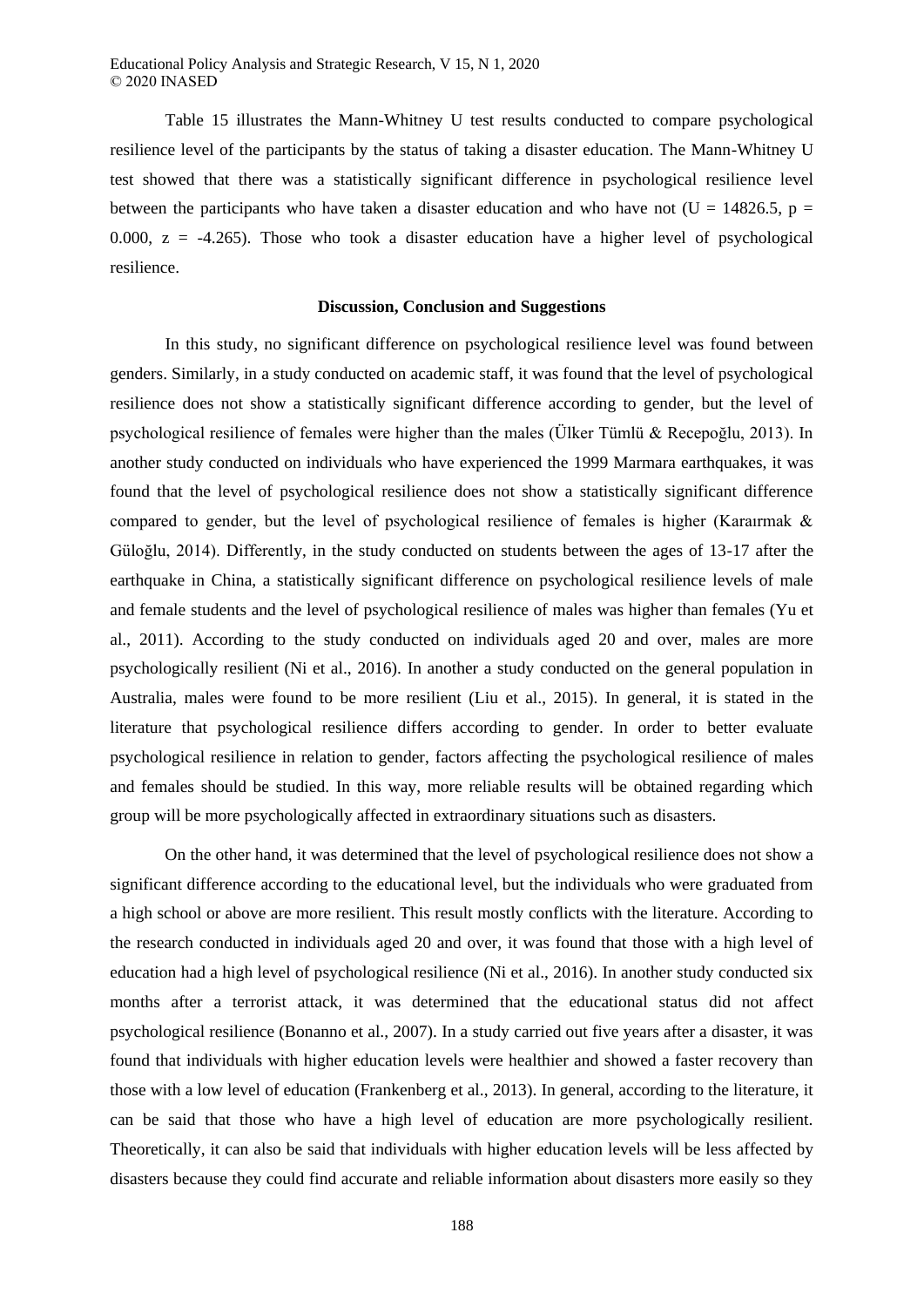will have more advantages in getting psychological support before and after disasters, and will thus be less psychologically affected by disasters.

According to results, it was found that the level of psychological resilience does not show a statistical and significant difference with respect to the age group, but those who are 40 years old and over are less resilient. According to the study conducted on individuals between the ages of 13-17 after the earthquake in China, psychological resilience shows a significant difference according to age and it has been determined that the young ones have a higher level of psychological resilience (Yu et al., 2011). In another study conducted in individuals aged 20 and over, it was stated that the most resilient group was the ones who were between 20-39 years old and the least resilient group was the ones who were 65 and over (Ni et al., 2016). In a study conducted on university students between the ages of 18 and 30, it was found that the level of psychological resilience has a statistically significant difference compared to age, and that individuals over 25 years of age had a lower level of psychological resilience (Notario-Pacheco et al., 2011). In another study, which was found that the level of psychological resilience did not show a statistical difference according to age, it was found that the resilience level academic staff who were more than 51 years old has the highest resilience level (Ülker Tümlü & Recepoğlu, 2013). In general, according to the literature, it can be said that young people are psychologically more resilient, so that these people will be less psychologically affected by disasters and will recover themselves more quickly.

It was found that psychological resilience showed a statistically significant difference according to marital status in this study. It has been determined that widows are the most psychologically resilient group and single people are more resilient than married people. In their studies, Ülker Tümlü and Recepoğlu (2013) stated that the psychological resilience level did not show a statistically significant difference compared to the marital status, however it was found that the single academic staff had higher psychological resilience level. According to the research conducted on teachers, psychological resilience does not show a statistically significant difference compared to marital status, however, it was determined that single teachers have higher psychological resilience level (Sezgin Nartgün & Mor, 2015). Related to this, Wade et al. (2013) reported that individuals whose spouses died had a lower level of anger, fear and anger than divorcees, singles, married people, and separates. In general, literature specifies that single people are more psychologically resilient than the married people. It can be said that singles will be less affected psychologically by disasters.

Results of this study showed that psychological resilience does not show a statistical difference according to the number of children owned, but the level of psychological resilience decreases with the increase in the number of children. It can be said that those who have more children will be more affected psychologically.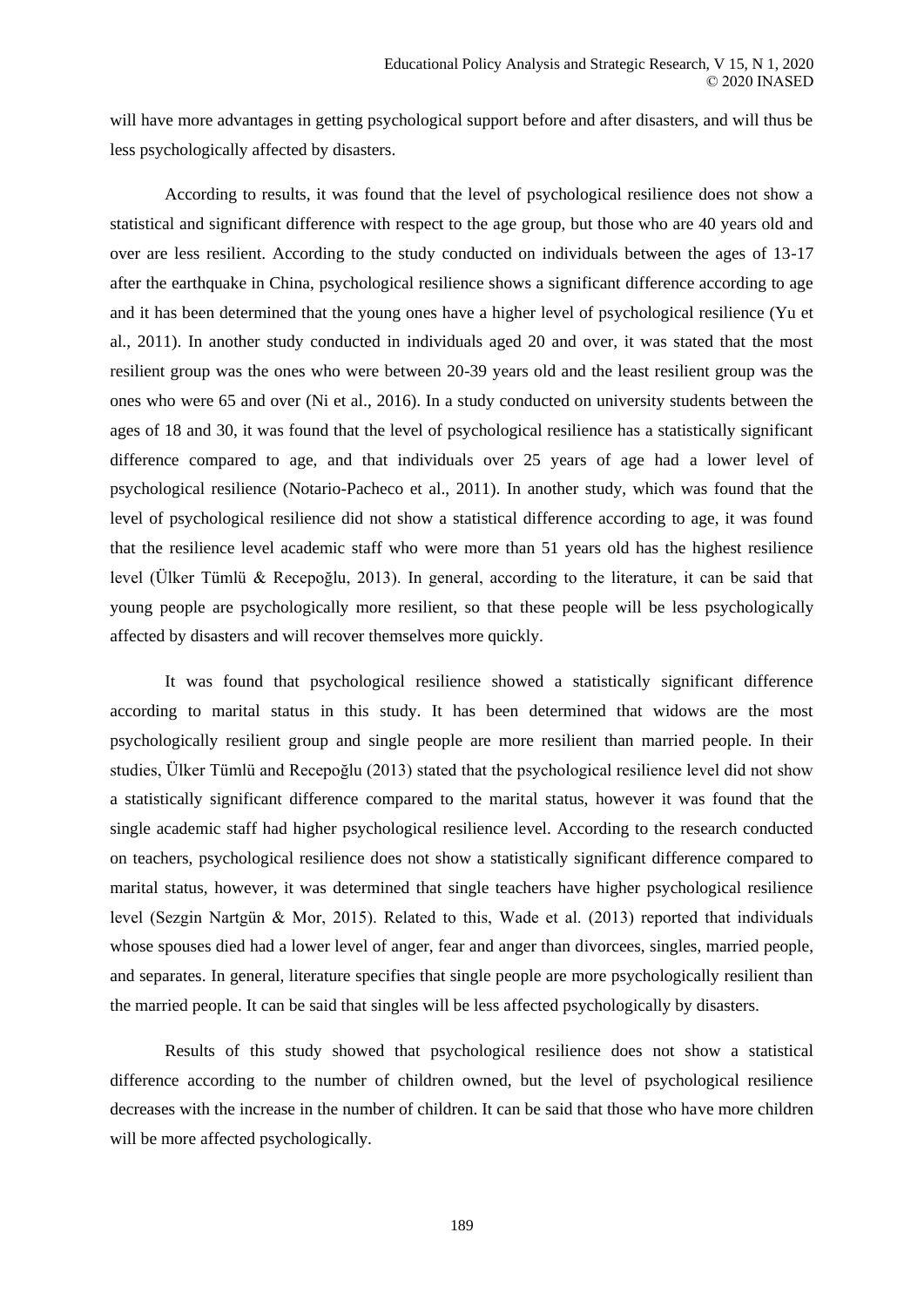Educational Policy Analysis and Strategic Research, V 15, N 1, 2020 © 2020 INASED

According to results, it was determined that the level of psychological resilience shows a statistically significant difference compared to monthly income and the group with the highest monthly income is more psychologically resilient. Similarly, Ni et al. (2016) reports that the groups with high monthly income are also psychologically resilient. Lowe et al. (2015), in their post-disaster study, stated that depression level is low in individuals with high income level who are not psychologically affected by the disaster. In the same study, it was reported that there was no relationship between the economic status of those who were psychologically affected by the disaster and the of depression level (Lowe et al., 2015). In another study conducted after an earthquake and tsunami, it was determined that the employees in a job are more psychologically resilient (Kukihara et al., 2014). In the study conducted on nursing students, it was determined that the level of psychological resilience shows a statistically significant difference according to the economic situation and the students with good economic status have higher psychological resilience (Güngörmüş et al., 2015). According to the literature, it can be said that income level has a positive effect on psychological resilience. It can be said that people with good financial conditions can easily tolerate economic damage caused by disasters than the others.

On the other hand, it has been determined that level of psychological resilience does not have a statistically significant difference compared to disaster exposure in this study, however those who have experienced a disaster are more psychologically resilient. In a study conducted on 34 people who experienced an earthquake in Van in 2011 and whose houses were damaged, it was found that psychological resilience plays a protective role against post-traumatic stress disorder symptoms (Sakarya & Güneş, 2013). It can be said that those who are previously experienced a disaster will be possibly less affected by disasters than the others.

Results of this study indicated that although those with natural disaster insurance were found to be more psychologically resilient, there was no statistically significant difference between those who had insurance and those who did not. In a study conducted 6 months after a terrorist attack, it was found that those who were not economically affected by this attack were more psychologically resilient (Bonanno et al., 2007). It can be said that those who have natural disaster insurance will face less issues on solving accommodation problems after a disaster so that they will be less affected psychologically.

Although the psychological resilience level of those who do not have chronic disease is high in this study, it was found that the level of psychological resilience does not show a statistically significant difference compared to the status of having chronic disease. In their study conducted on university students, Yurdakul and Üner (2015), reported that the individuals with a chronic disease have higher level of psychological resilience, however the level of psychological resilience did not found to be significantly different compared to ones who does not have any chronic diseases. In the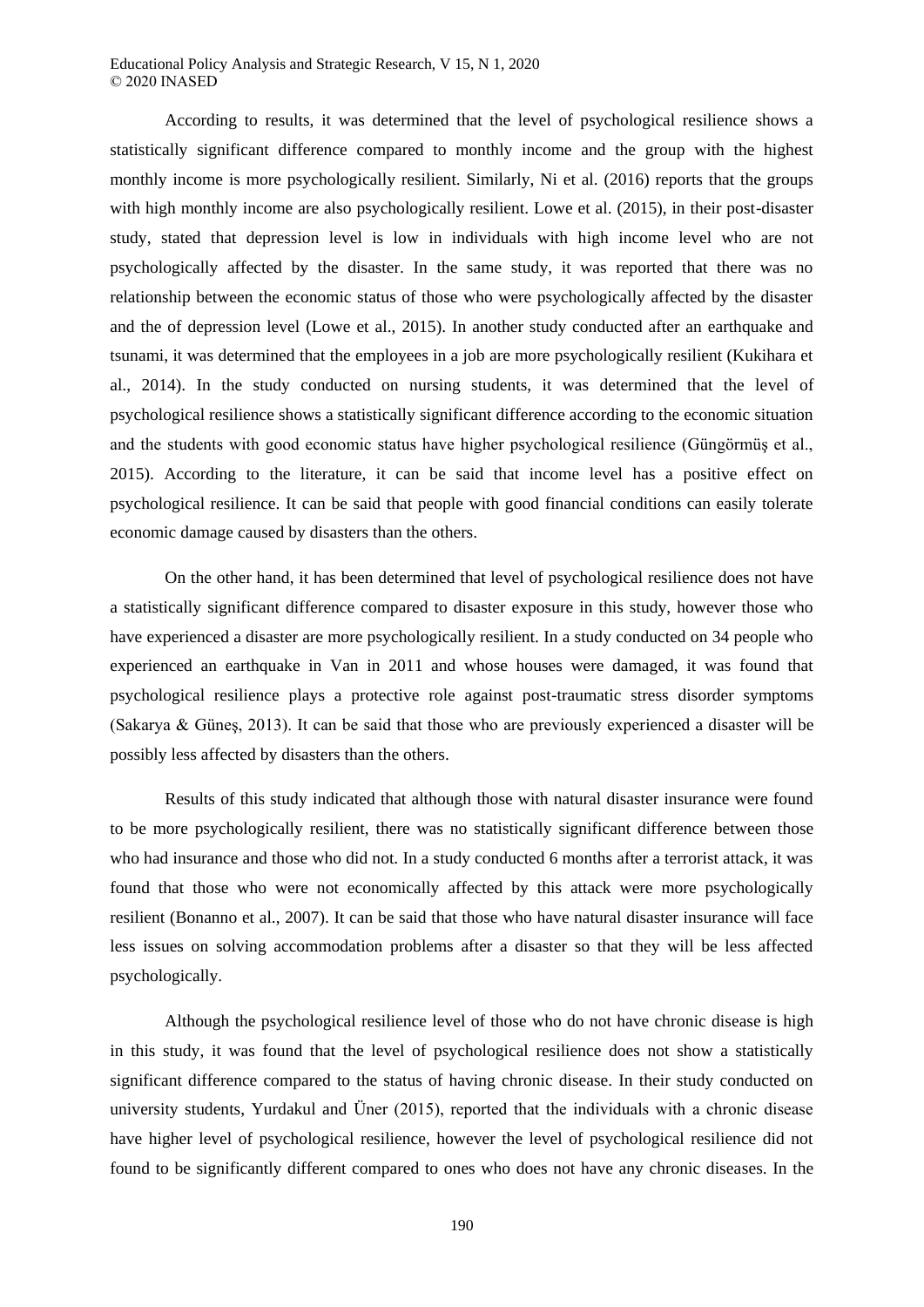study conducted after the earthquake and tsunami in Japan, it was found that people with high healthy living standards had higher levels of psychological resilience (Kukihara et al., 2014). In their study conducted on individuals with psychological disorders, Jung et al. (2012) found that individuals with psychological disorders had a lower level of resilience.

In general, literature states that individuals without chronic disease are more psychologically resilient to disasters. It can be said that those with chronic disease will be more psychologically affected by disasters because they are more sensitive both physically and spiritually depending on the type and severity of the disease.

Results of this study indicated that the level of psychological resilience showed a statistically significant difference according to the status of enrollment in an organization to work voluntarily in a disaster situation. Those who enrolled in an organization to work in a disaster were more psychologically resilient. Similarly, Brown et al. (2012) stated that volunteers in any organization are more psychologically resilient. Brooks et al. (2015) reports that personnel working in disasters are adversely affected by difficulties and difficult living conditions before, during and after the disaster. In their study conducted on volunteers working during a disaster after a devastating earthquake in Haiti, Charlie et al. (2014) found that volunteering increases resilience. These volunteers were also reported a steady increase in their personal resilience, interpersonal relationships and social ties (Carlile et al., 2014). It can be said that that those who feel psychologically strong are willing to work in disaster situations, so that volunteers can help other victims more because they will be less psychologically affected by disasters.

Although the level of psychological resilience of those who live alone at home is high in this study, it was found that the level of psychological resilience does not show a statistically significant difference compared to living conditions; living with family, housemate and alone.

A statistically significant difference was found between disaster education status and psychological resilience level in this study. Those who received disaster education had a higher level of psychological resilience. Similarly, in a study conducted in India, it was found that taking disaster education is effective in reducing the level of anxiety towards disasters (Mishra & Suar, 2012). It can be said that those who receive disaster education will be less psychologically affected by disasters because they will fight the effects of disasters better.

When evaluated in general, it can be said that psychological resilience level of the individuals participating in the research is above the average, but also could be better. In summary, results showed that the most psychologically resilient people are males, high school graduates, individuals between the ages of 29-39, divorcees, those who do not have children, those with monthly income of more than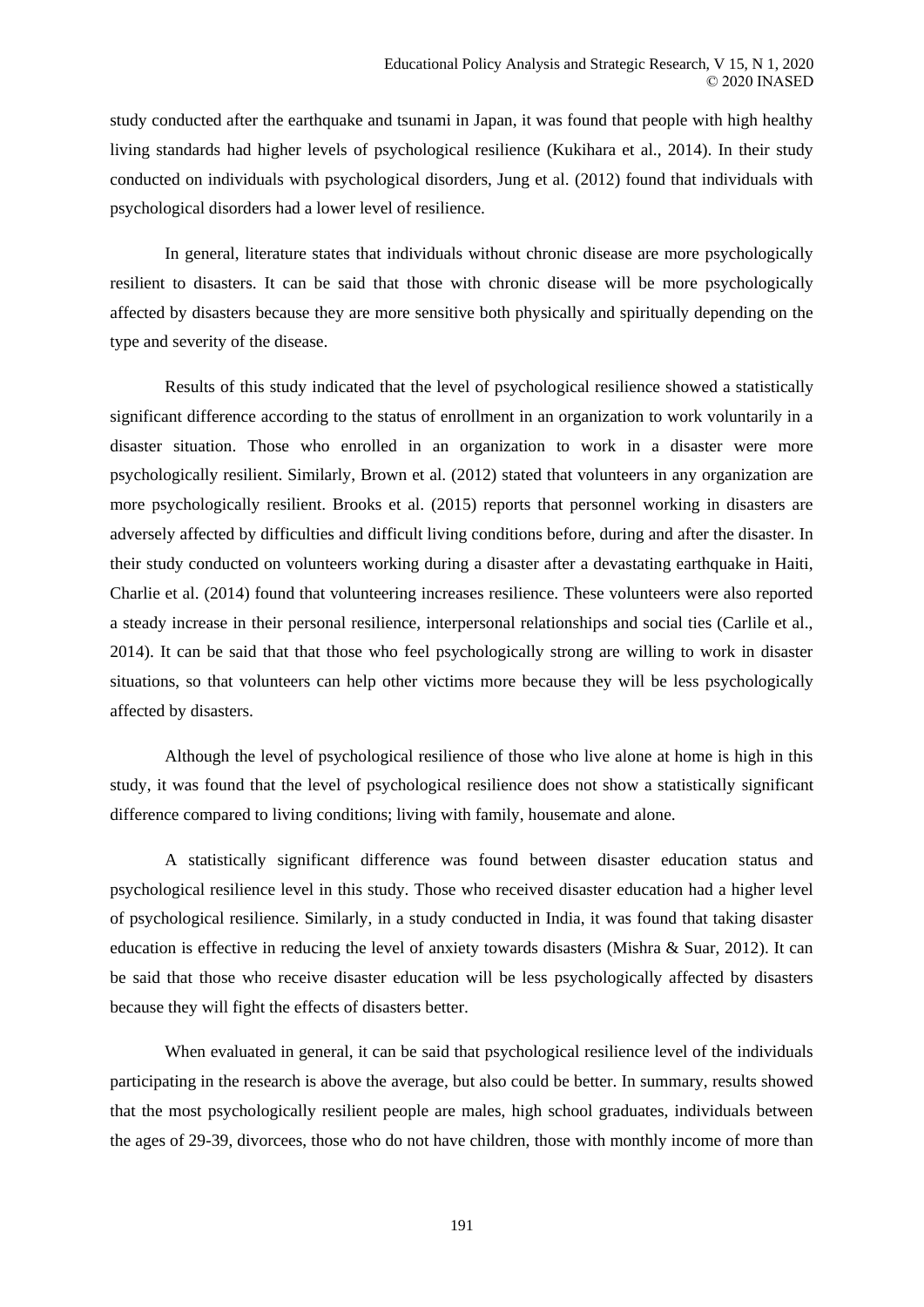3001 TL, those with natural disaster insurance, those who are previously experienced a disaster and those who took a disaster education.

This study has its own limitations like every other study. First, this study is based solely on quantitative data obtained through a self-report survey so that it may be expanded by conducting indepth analysis via qualitative methods. Second limitation of this study is that sampling was used for data collection, so that, larger samples or actual population represent more accurate results. In general, this study extends our knowledge on psychological resilience against disasters.

#### **References**

- AFAD, (2014). *Açıklamalı afet yönetimi terimleri sözlüğü* [Annotated glossary of disaster management terms]. Ankara, T. C. Başbakanlık Afet ve Acil Durum Yönetimi Başkanlığı Deprem Dairesi Başkanlığı.
- Bonanno, G. A. (2005). Resilience in the face of potential trauma. *American Psychological Society*, *14*(3), 135-138. https://doi.org/10.1111%2Fj.0963-7214.2005.00347.x
- Bonanno, G. A., Galea, S., Bucciarelli, A., & Vlahov, D. (2007). What predicts psychological resilience after disaster? The role of demographics, resources, and life stress. *Journal of Consulting and Clinical Psychology*, *75*(5), 671-682. https://doi.org/10.1037/0022-006X.75.5.671
- Brooks, S. K., Dunn, R., Sage, C. A. M., Amlôt, R., Greenberg, N., & Rubin, G. J. (2015). Risk and resilience factors affecting the psychological wellbeing of individuals deployed in humanitarian relief roles after a disaster. *Journal of Mental Healthy*, *24*(6), 385-413. https://doi.org/10.3109/09638237.2015.1057334
- Brown, K. M., Hoye, R., & Nicholson, M. (2012). Self-esteem, self-efficacy, and social connectedness as mediators of the relationship between volunteering and well-being. *Journal of Social Service Research*, *38*(4), 468–483. https://psycnet.apa.org/doi/10.1080/01488376.2012.687706
- Can, A. (2014). *SPSS ile bilimsel araştırma sürecinde nicel veri analizi* [Quantitative data analysis in scientific research with SPSS] *(3rd ed.).* Ankara: Pegem Akademi.
- Carlile, J. A., Mauseth, K., Clark, N. E., Cruz, J. K., & Thoburn, J. W. (2014). Local volunteerism and resilience following large-scale disaster: Outcomes for health support team volunteers in Haiti. *International Journal of Disaster Risk Science, 5*(3), 206-213. https://doi.org/10.1007/s13753- 014-0028-z
- Connor, K. M., & Davidson, J. R. T. (2003). Development of a new resilience scale the Connor–Davidson Resilience Scale (CD-RISC). *Depression and Anxiety, 18*(2), 76–82. https://doi.org/10.1002/da.10113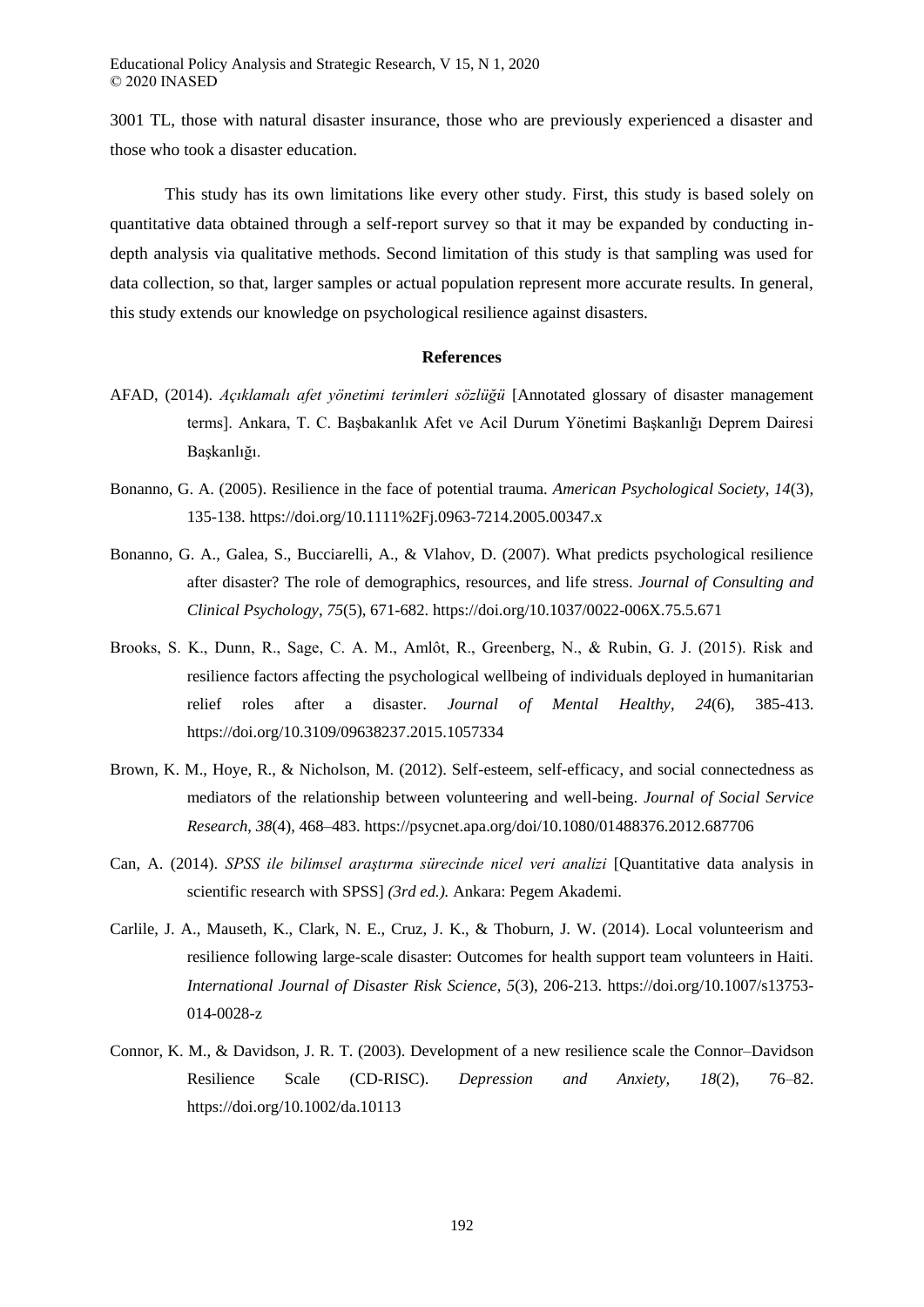- Cutter, S.L., Barnes, L., Berry, M., Burton, C., Evans, E., Tate, E. et al. (2008). A place-based model for understanding community resilience to natural disasters. *Global Environmental Change, 18*(4), 598-606. https://doi.org/10.1016/j.gloenvcha.2008.07.013
- Cutter, S.L. (2016). The landscape of disaster resilience indicators in the USA. *Natural Hazards*, *80*(2), 741-758. https://doi.org/10.1007/s11069-015-1993-2
- Çanakkale Valiliği İl Planlama ve Koordinasyon Müdürlüğü [Çanakkale Governorate Provincial Planning and Coordination Directorate]. (2017). *Sayılarla Çanakkale* [Çanakkale in Numbers]. Çanakkale.
- Dutton, M. A., & Greene R. (2010). Resilience and crime victimization. *Journal of Trauma Stress*, *23*(2), 215-222. https://doi.org/10.1002/jts.20510
- Dyer, J. G., & Mcguinnes T.M. (1996). Resilience: Analysis of the concept. *Archives of Psychiatric Nursing*, *10*(5), 276-282. https://doi.org/10.1016/s0883-9417(96)80036-7
- Fahjan, Y., Pakdamar, F., Eryılmaz, Y., & Kara, F. İ. (2015). Afet planlamasında deprem riski belirsizliklerinin değerlendirilmesi [Evaluation of earthquake risk uncertainties in disaster planning]. *Doğal Afetler ve Çevre Dergisi/Journal of natural hazards and environment*, *1*(2), 21-39. https://doi.org/10.21324/dacd.61620
- Frankenberg, E., Sikoki, B., Sumantri, C., Suriastini, W., & Thomas, D. (2013). Education, vulnerability, and resilience after a natural disaster. *Ecology and Society*, *18*(2), 16. https://doi.org/10.5751/ES-05377-180216
- Güngörmüş, K., Okanlı, A., & Kocabeyoğlu, T. (2015). Hemşirelik öğrencilerinin psikolojik dayanıklılıkları ve etkileyen faktörler [Factors influencing resilience in nursing students]. *Psikiyatri Hemşireliği Dergisi/Journal of psychiatric nursing*, *6*(1), 9-14. https://doi.org/10.5505/phd.2015.80299
- Haddadi, P., & Besharat M. A. (2010). Resilience, vulnerability and mental health. *Procedia Social and Behavioral Sciences, 5,* 639-642. https://doi.org/10.1016/j.sbspro.2010.07.157
- Hewitt, K. (1997). *Regions of risk. A geographical introduction to disasters*. England: Longman.
- Hyndman, D., & Hyndman, D. (2010). *Natural hazards and disasters (3rd ed.).* Belmont: Brooks/Cole.
- Jung, Y. E., Min, J. A., Shin, A. Y., Han, S. Y., Lee, K. U., Kim, T. S. et al. (2012). The Korean version of the Connor–Davidson Resilience Scale: An extended validation. *Stress and Health*, *28*(4), 319- 326. https://doi.org/10.1002/smi.1436
- Karaırmak, Ö. (2010). Establishing the psychometric qualities of the Connor-Davidson Resilience Scale (CD-RISC) using exploratory and confirmatory factor analysis in a trauma survivor sample. *Psychiatry Research*, *179*(3), 350-356. https://doi.org/10.1016/j.psychres.2009.09.012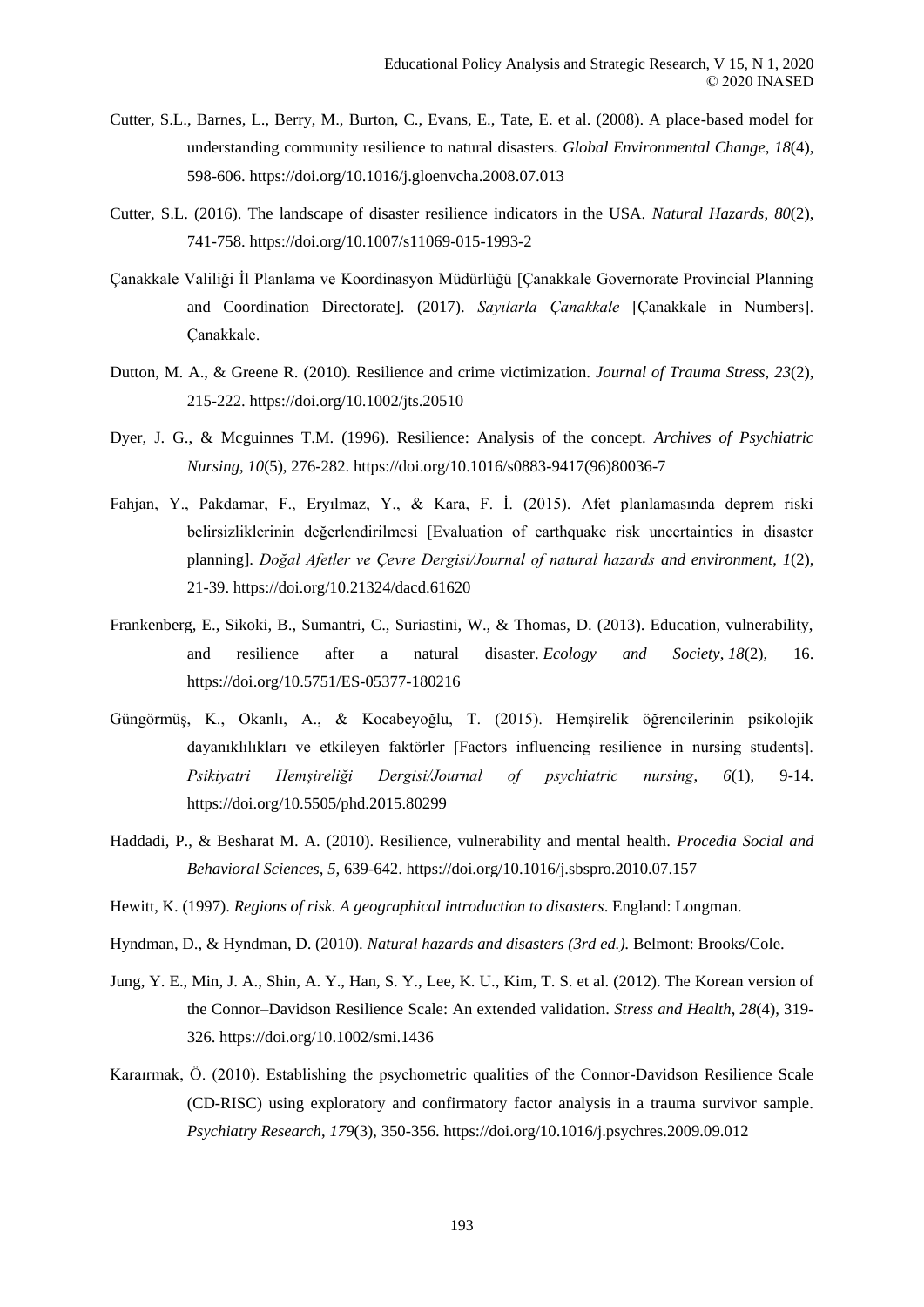- Karaırmak, Ö. & Güloğlu, B. (2014). Deprem deneyimi yaşamış yetişkinlerde bağlanma modeline göre psikolojik sağlamlığın açıklanması [The explanation of resilience within attachment model among adults with earthquake experience]. *Çukurova Üniversitesi Eğitim Fakültesi Dergisi/Çukurova university faculty of education journal*, *43*(2), 1-18. https://doi.org/10.14812/cufej.2014.0010
- Karancı, N. (2008). Afet zararlarını azaltmada psikolojinin önemi [The importance of psychology in reducing disaster losses]. In M., Kadıoğlu & E. Özdamar (Eds.), *Afet zararlarını azaltmanın temel ilkeleri/Basic principles of reducing disaster losses*, (pp. 51-58), JICA Türkiye Ofisi Yayınları No: 2, Ankara.
- Kukihara, H., Yamawaki, N., Uchiyama, K., Arai, S., & Horikawa, E. (2014). Trauma, depression, and resilience of earthquake/tsunami/nuclear disaster survivors of Hirono, Fukushima, Japan. *Psychiatry and Clinical Neurosciences, 68*(7), 524-533. https://doi.org/10.1111/pcn.12159
- Lamond, A., Depp, C. A., Allison, M., Langer, R., Reichstadt, J., Moore D. J., Golshan, S., Ganiats, T. G., Jeste, D. V. (2009). Measurement and predictor of resilience among community-dwelling older women. *Journal of Psychiatric Research*, *43*(2), 148-154. https://doi.org/10.1016/j.jpsychires.2008.03.007
- Larkin, G. L. (2010). Ethical issues in disaster medicine In K. L. Koenig & C. H. Schultz (Eds.), *Disaster Medicine Comprehensive Principles and Practices* (pp. 62-75). Cambridge: Cambridge University Press.
- Liu, D. W. Y., Fairweather-Schmidt A. K., Burns, R. A., & Roberts, R. M. (2015). The Connor-Davidson Resilience Scale: Establishing invariance between gender across the lifespan in a large community based study. *Journal of Psychopathology and Behavioral Assessment*, *37*(2), 340– 348. https://doi.org/10.1007/s10862-014-9452-z
- Lowe, S. R., Sampson, L., Gruebner, O., & Galea, S. (2015). Psychological resilience after Hurricane Sandy: The influence of individual- and community-level factors on mental health after a largescale natural disaster. *PLoS One*, *10*(5), 1-15. https://doi.org/10.1371/journal.pone.0125761
- Mishra, S., & Suar, D. (2012). Effects of anxiety, disaster education, and resources on disaster preparedness behavior. *Journal of Applied Social Psychology*, *42*(5), 1069-1087. https://doi.org/10.1111/j.1559-1816.2011.00853.x
- Ni, M. Y., Li, T. K., Yu, N. X., Pang, H., Chan, B. H. Y., Leung, G. M. et al. (2016). Normative data and psychometric properties of the Connor–Davidson Resilience Scale (CD-RISC) and the abbreviated version (CD-RISC2) among the general population in Hong Kong. *Qual Life Res*, *25*(1), 111-16. https://doi.org/10.1007/s11136-015-1072-x
- Notario-Pacheco, B., Solera-Martinez, M., Serrano-Parra, M. D., Bartolome-Gutierrez, R., García-Campayo. J., & Martinez-Vizcaino, V. (2011). Reliability and validity of the Spanish version of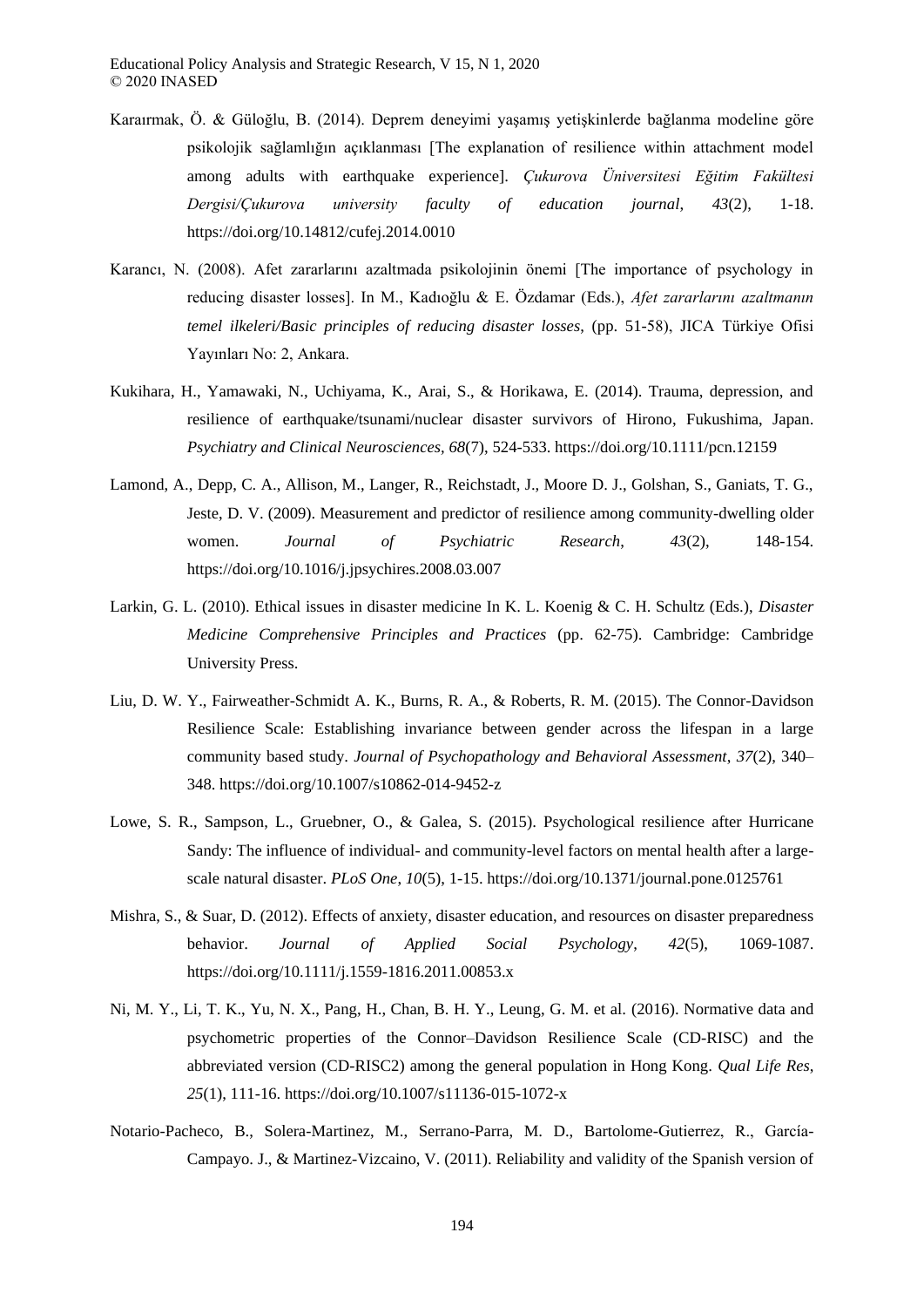the 10-item Connor-Davidson Resilience Scale (10-item CD-RISC) in young adults. *Health and Quality of Life Outcomes, 63*(9), 1-6. https://doi.org/10.1186/1477-7525-9-63

- O'Rourke, N. (2004). Psychological resilience and the well-being of widowed women. *Ageing International*, *29*(3), 267-280. https://doi.org/10.1007/s12126-996-1002-x
- Olsson, C. A., Bond, L., Burns, J. M., Vella-Brodrick, D. A., & Sawyer, S. M. (2003). Adolescent resilience: A concept analysis. *Journal of Adolescence*, *26*(1), 1-11. https://doi.org/10.1016/s0140-1971(02)00118-5
- Ong, A. D., Bergeman, C. S., Bisconti, T. L., & Wallace, K. A. (2006). Psychological resilience, positive emotions, and successful adaptation to stress in later life. *Journal of Personality and Social Psychology*, *91*(40), 730-749. https://doi.org/10.1037/0022-3514.91.4.730
- Özmen, B., Gerdan, S., & Ergünay, O. (2015). Okullar için afet ve acil durum yönetimi planları [Disaster and emergency management plans for schools]. *Elektronik Mesleki Gelişim ve Araştırmalar Dergisi/Electronic journal of professional development and research*, *3*(1), 37-52.
- Pelling, M., Özerdem, A., & Barakat, S. (2002). The macro-economic impact of disasters. *Progress in Development Studies*, *2*(2), 283-305. https://doi.org/10.1191/1464993402ps042ra
- Phillips, B. D. (2009). *Disaster recovery*. Boca Raton: CRC Press.
- Pietrzak, R. H., Johnston, D. C., Goldstein, M. B., Malley, J. C., & Southwick S. M. (2009). Psychological resilience and post deployment social support protect against traumatic stress and depressive symptoms in soldiers returning from operations enduring freedom and Iraqı freedom. *Depression and Anxiety*, *9*(3), 67-73. https://doi.org/10.1002/da.20558
- Reich, J. (2006). Three psychological principles of resilience in natural disasters. *Disaster Prevention and Management, 15*(5), 793-798. https://doi.org/10.1108/09653560610712739
- Sakarya, D., & Güneş, C. (2013). Van depremi sonrasında travma sonrası stres bozukluğu belirtilerinin psikolojik dayanıklılık ile ilişkisi [The association between symptoms of posttraumatic stress disorder and psychological resilience in survivors of van earthquake]. *Kriz Dergisi/Crisis journal*, *21*(1-2-3), 25-32.
- Sezgin Nartgün, Ş., & Mor, K. D. (2015). Öğretmenlerin görüşlerine göre etik liderlik ve psikolojik dayanıklılık ilişkisi [Teachers' views on the relationship between ethical leadership and resilience]. *Bolu Abant İzzet Baysal Üniversitesi Sosyal Bilimler Enstitüsü Dergisi/Journal of abant izzet baysal university institute of social sciences*, *15*(2), 269-290.
- Terzi, Ş. (2008). Üniversite öğrencilerinin psikolojik dayanıklılıkları ve algıladıkları sosyal destek arasındaki ilişki [The relationship between psychological hardiness and perceived social support of university students]. *Türk Psikolojik Danışma ve Rehberlik Dergisi/Turkish psychological counseling and guidance journal*, *3*(29), 1-11.